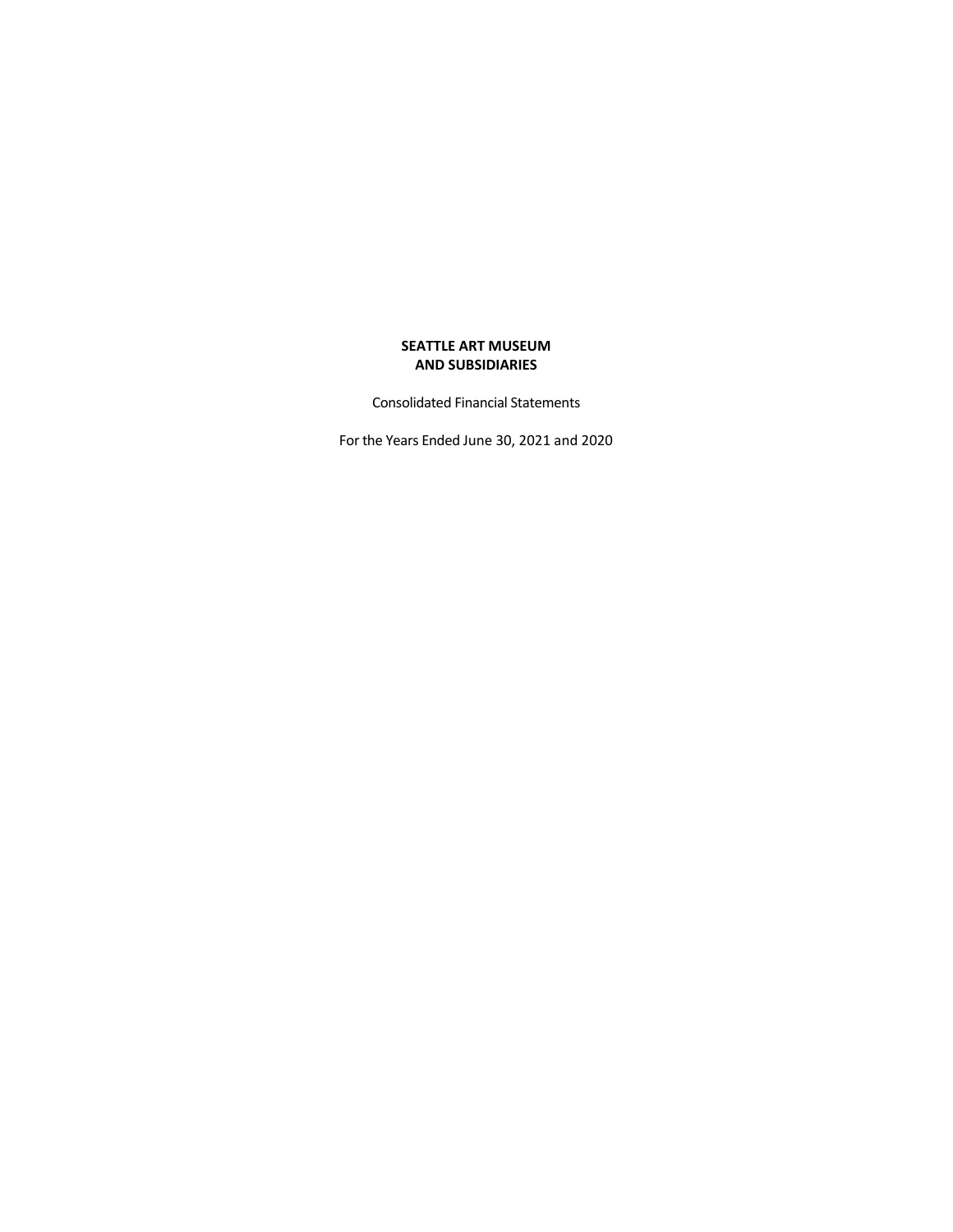# **Table of Contents**

|                                                       | Page     |
|-------------------------------------------------------|----------|
| <b>Independent Auditor's Report</b>                   | $1 - 2$  |
| <b>Financial Statements:</b>                          |          |
| <b>Consolidated Balance Sheets</b>                    | 3        |
| <b>Consolidated Statements of Activities</b>          | $4 - 5$  |
| <b>Consolidated Statements of Functional Expenses</b> | $6 - 7$  |
| <b>Consolidated Statements of Cash Flows</b>          | 8        |
| Notes to Consolidated Financial Statements            | $9 - 33$ |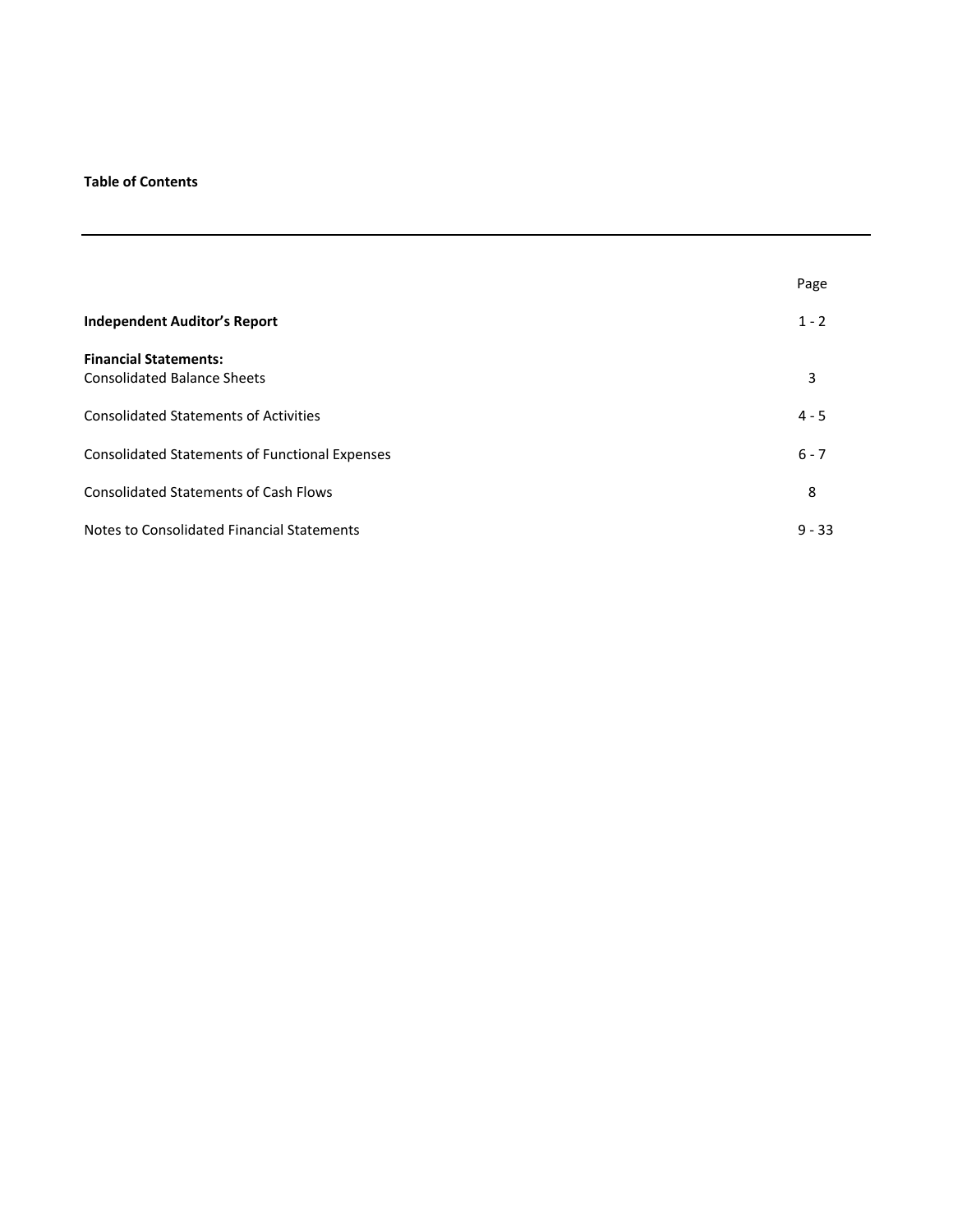# **Clark Nuber**<sub>PS</sub>

#### **Independent Auditor's Report**

## **To the Audit Committee of the Board of Trustees Seattle Art Museum Seattle, Washington**

We have audited the accompanying financial statements of Seattle Art Museum and subsidiaries (collectively, the Museum), which comprise the consolidated balance sheets as of June 30, 2021 and 2020, and the related consolidated statements of activities, functional expenses and cash flows for the years then ended, and the related notes to the consolidated financial statements.

#### **Management's Responsibility for the Financial Statements**

Management is responsible for the preparation and fair presentation of these financial statements in accordance with accounting principles generally accepted in the United States of America; this includes the design, implementation and maintenance of internal control relevant to the preparation and fair presentation of financial statements that are free from material misstatement, whether due to fraud or error.

#### **Auditor's Responsibility**

Our responsibility is to express an opinion on these financial statements based on our audits. We conducted our audits in accordance with auditing standards generally accepted in the United States of America. Those standards require that we plan and perform the audits to obtain reasonable assurance about whether the financial statements are free from material misstatement.

An audit involves performing procedures to obtain audit evidence about the amounts and disclosures in the financial statements. The procedures selected depend on the auditor's judgment, including the assessment of the risks of material misstatement of the financial statements, whether due to fraud or error. In making those risk assessments, the auditor considers internal control relevant to the entity's preparation and fair presentation of the financial statements in order to design audit procedures that are appropriate in the circumstances, but not for the purpose of expressing an opinion on the effectiveness of the entity's internal control. Accordingly, we express no such opinion. An audit also includes evaluating the appropriateness of accounting policies used and the reasonableness of significant accounting estimates made by management, as well as evaluating the overall presentation of the financial statements.

We believe that the audit evidence we have obtained is sufficient and appropriate to provide a basis for our audit opinion.



T: 425-454-4919 T: 800-504-8747 F: 425-454-4620

10900 NE 4th St Suite 1400 Bellevue WA 98004

clarknuber.com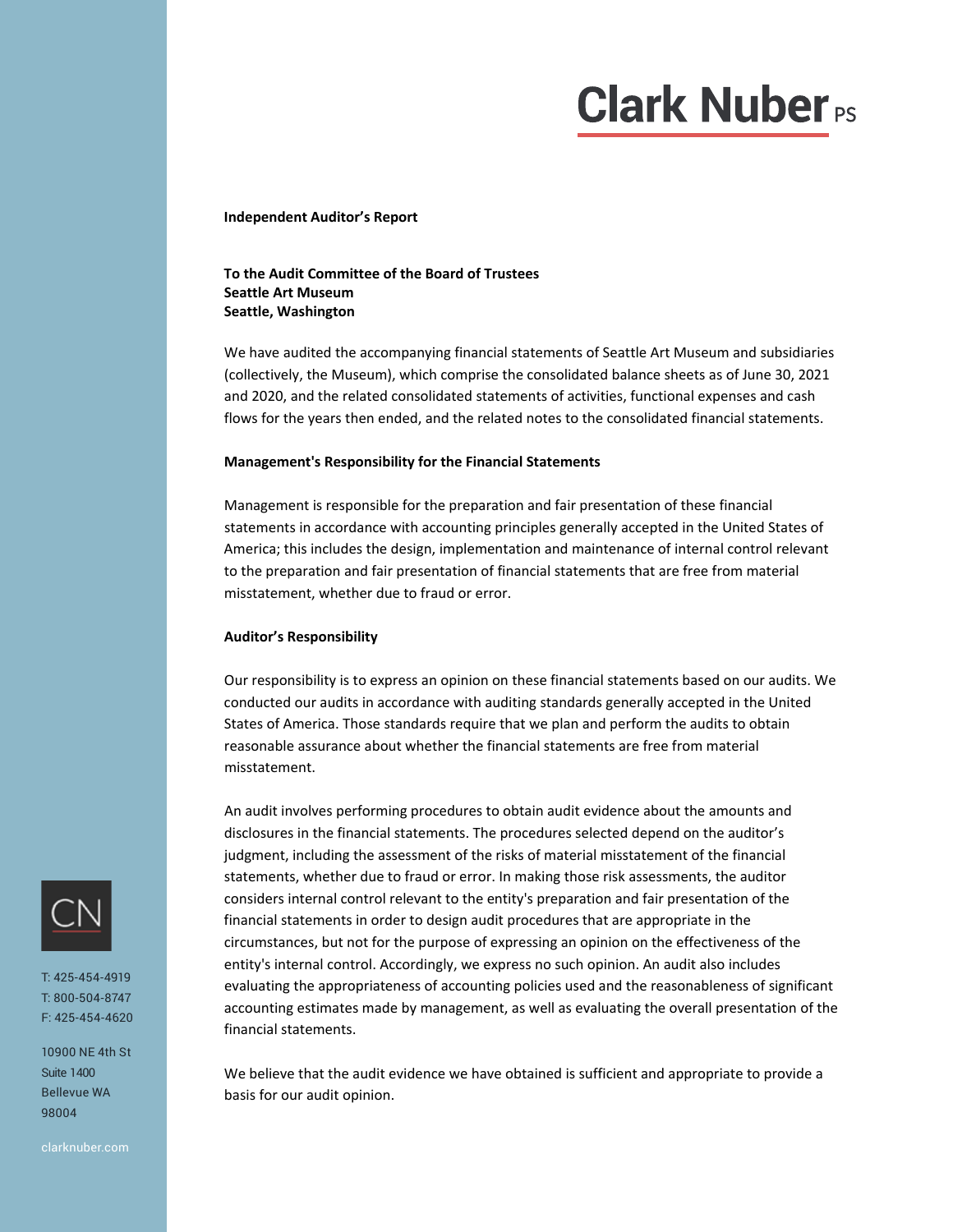# **Clark Nuber**<sub>PS</sub>

# **Opinion**

In our opinion, the financial statements referred to above present fairly, in all material respects, the financial position of the Museum as of June 30, 2021 and 2020, and the changes in its net assets and its cash flows for the years then ended in accordance with accounting principles generally accepted in the United States of America.

## **Effects of Adopting New Accounting Standard**

As discussed in Note 18, the Museum adopted the Financial Accounting Standards Board's Accounting Standards Update ("ASU") 2014‐09, *Revenue from Contracts with Customers (Topic 606)*, and related ASUs, as of and for the year ended June 30, 2021. Our opinion is not modified with respect to this matter.

ClarkNubups.

Certified Public Accountants November 30, 2021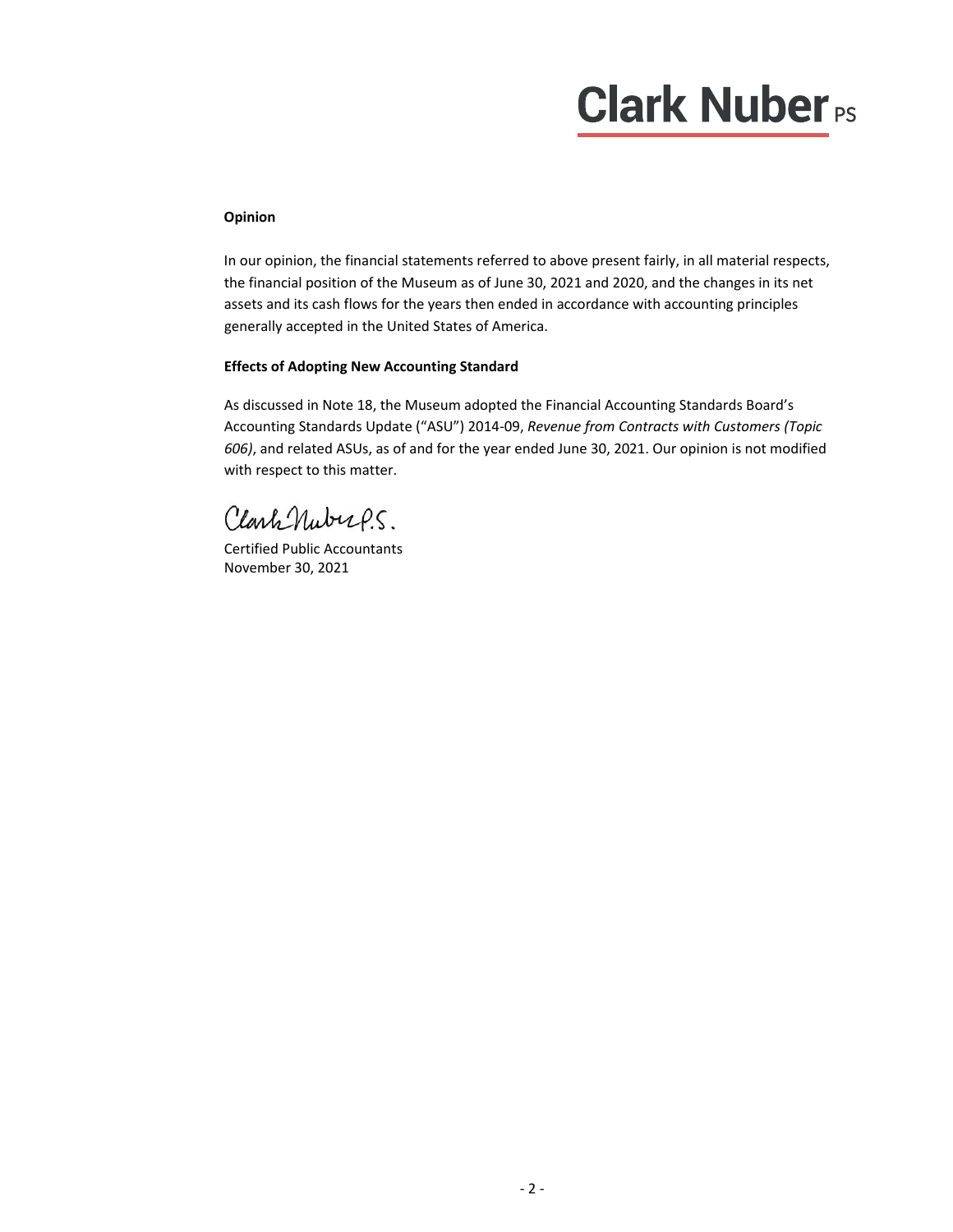# **Consolidated Balance Sheets June 30, 2021 and 2020**

|                                                           | 2021            | 2020             |
|-----------------------------------------------------------|-----------------|------------------|
| Assets                                                    |                 |                  |
| Cash and cash equivalents                                 | S<br>24,612,516 | 19,894,146<br>S. |
| Pledges receivable, current portion                       | 1,227,018       | 1,515,334        |
| Accounts receivable                                       | 77,084          | 555,483          |
| Prepaid expenses and inventories                          | 1,519,791       | 1,151,368        |
| <b>Total Current Assets</b>                               | 27,436,409      | 23,116,331       |
| Pledges receivable, net of current portion                | 7,889,557       | 7,426,231        |
| Incentive to lessee                                       | 3,894,938       | 4,288,588        |
| Deferred rental receivable                                | 9,457,058       | 9,398,640        |
| Prepaid lease                                             | 609,000         | 613,666          |
| Property and equipment, net                               | 144,339,752     | 150,099,193      |
| Cash restricted for long-term purposes                    | 1,499,699       | 7,197,885        |
| Investments restricted for long-term purposes             | 198,373,139     | 146,067,942      |
| Funds held in trust by others                             | 13,576,259      | 10,770,845       |
| Collections (Note 1)                                      |                 |                  |
| <b>Total Assets</b>                                       | \$407,075,811   | \$358,979,321    |
| <b>Liabilities and Net Assets</b>                         |                 |                  |
| Accounts payable and accrued expenses                     | \$<br>1,105,163 | \$<br>1,224,150  |
| Notes payable, current portion                            | 1,051,115       | 351,197          |
| Deferred revenue                                          | 4,759,262       | 3,629,238        |
| <b>Total Current Liabilities</b>                          | 6,915,540       | 5,204,585        |
| Notes payable, net of current portion                     | 10,303,009      | 11,254,123       |
| Minimum pension liability                                 | 1,754,957       | 4,433,466        |
| <b>Total Liabilities</b>                                  | 18,973,506      | 20,892,174       |
| <b>Net Assets:</b>                                        |                 |                  |
| Net assets without donor restriction-                     |                 |                  |
| SAM and controlling interest in consolidated subsidiaries | 149,879,118     | 152,371,012      |
| Noncontrolling interest in consolidated subsidiaries      | 6,460,676       | 6,073,685        |
| Total net assets without donor restriction                | 156,339,794     | 158,444,697      |
| Net assets with donor restriction                         | 231,762,511     | 179,642,450      |
| <b>Total Net Assets</b>                                   | 388,102,305     | 338,087,147      |
| <b>Total Liabilities and Net Assets</b>                   | \$407,075,811   | \$358,979,321    |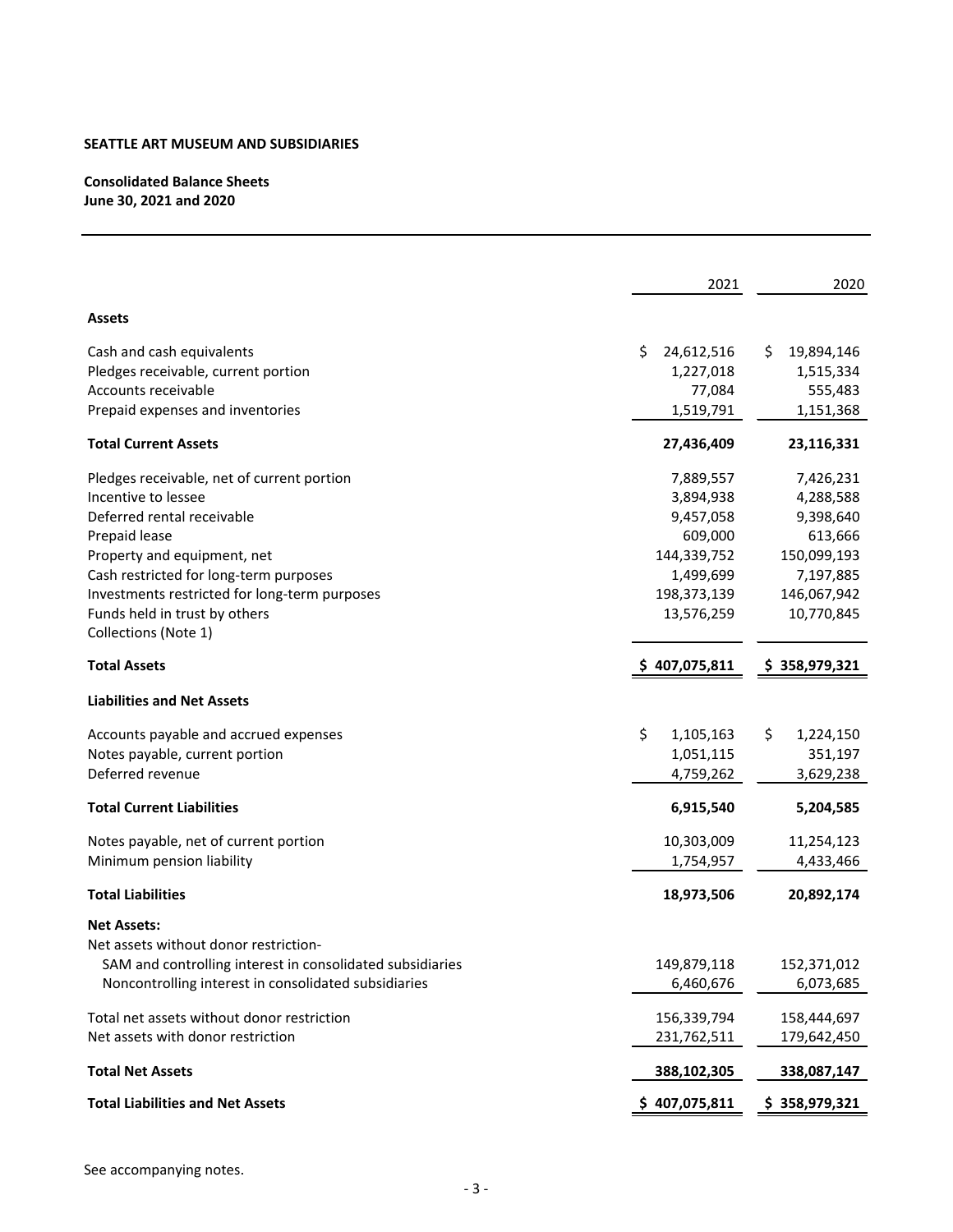# **Consolidated Statements of Activities For the Years Ended June 30, 2021 and 2020**

|                                                                | 2021            | 2020             |
|----------------------------------------------------------------|-----------------|------------------|
| Net Assets Without Donor Restriction, Operating Activities     |                 |                  |
| <b>Support and Revenues:</b>                                   |                 |                  |
| Contributions and grants                                       | \$<br>6,487,718 | 10,451,037<br>S. |
| Store and café                                                 | 661,855         | 1,820,104        |
| Admissions                                                     | 1,918,317       | 2,134,001        |
| Other income                                                   | 1,095,303       | 635,095          |
| Investment return                                              | 23,449          | 36,639           |
| Contributions and endowment earnings released from restriction | 10,333,500      | 10,348,164       |
| Transfers from nonoperating activities                         | 1,121,921       | 1,169,970        |
| <b>Total Support and Revenues</b>                              | 21,642,063      | 26,595,010       |
| <b>Operating Expenses:</b>                                     |                 |                  |
| Program-                                                       |                 |                  |
| Exhibition and collection care                                 | 3,697,629       | 5,982,399        |
| Facility and security                                          | 6,494,187       | 7,729,175        |
| Marketing                                                      | 1,410,801       | 1,978,868        |
| Store and café                                                 | 760,903         | 1,577,069        |
| Education                                                      | 865,323         | 1,753,202        |
| Total program expenses                                         | 13,228,843      | 19,020,713       |
| Support expenses-                                              |                 |                  |
| Administration                                                 | 4,335,868       | 4,577,964        |
| Fundraising                                                    | 1,424,278       | 1,353,154        |
| Membership                                                     | 726,102         | 1,013,110        |
| Depreciation                                                   | 753,608         | 624,237          |
| Total support expenses                                         | 7,239,856       | 7,568,465        |
| <b>Total Operating Expenses</b>                                | 20,468,699      | 26,589,178       |
| <b>Net Operating Activities</b>                                | 1,173,364       | 5,832            |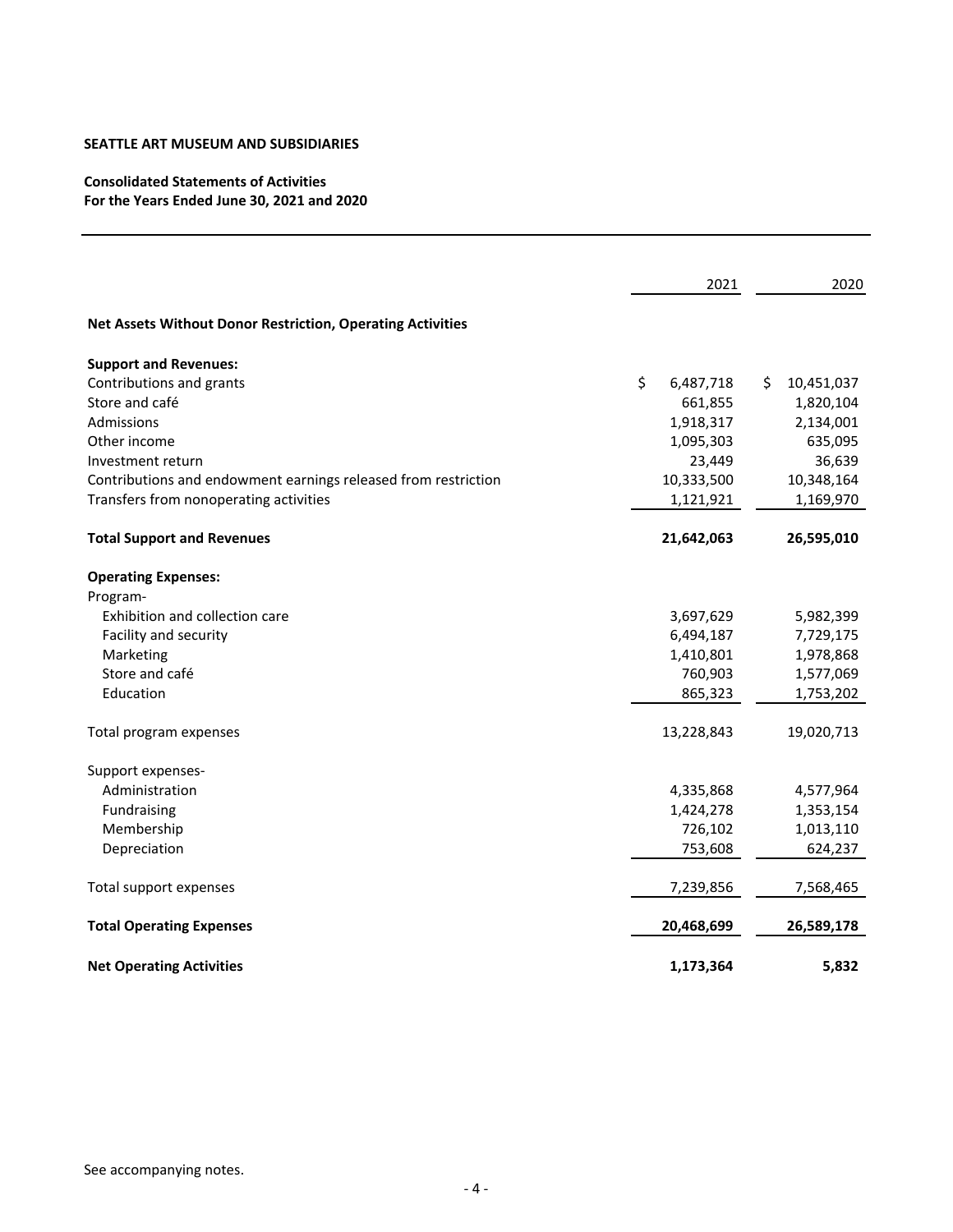**Consolidated Statements of Activities (Continued) For the Years Ended June 30, 2021 and 2020**

|                                                                      | 2021           | 2020           |
|----------------------------------------------------------------------|----------------|----------------|
| <b>Nonoperating Activities:</b>                                      |                |                |
| Rental income                                                        | 7,455,063      | 7,255,703      |
| Rental expense                                                       | (6, 170, 382)  | (6, 382, 989)  |
| Recovery of uncollectible pledges                                    | 33,861         | 9,405          |
| Net capital contribution from noncontrolling interest                | 714,233        | 4,458,597      |
| Capital projects expense                                             | (148, 707)     | (848, 418)     |
| Capital projects depreciation                                        | (6,051,668)    | (6,007,599)    |
| Accession of art objects                                             | (238, 861)     | (223, 200)     |
| Financing expense                                                    | (217, 758)     | (367,091)      |
| Minimum pension adjustment                                           | 2,950,861      | (1,373,860)    |
| Contributions and endowment earnings released from restriction       | 322,477        | 49,606,146     |
| Transfers to operating activities                                    | (1, 121, 921)  | (1, 169, 970)  |
| <b>Net Nonoperating Activities</b>                                   | (2,472,802)    | 44,956,724     |
| <b>Change in Net Assets Without Donor Restriction</b>                | (1, 299, 438)  | 44,962,556     |
| <b>Net Assets With Donor Restriction:</b>                            |                |                |
| Contributions and grants                                             | 13,030,679     | 21,098,490     |
| Loss on uncollectible pledges                                        | (753, 028)     |                |
| Art deaccessions                                                     | 12,000         | 6,242          |
| Investment return                                                    | 47,278,628     | (432, 174)     |
| Investment return from funds held in trust by others                 | 2,805,413      | (182, 902)     |
| Distribution received from funds held in trust by others             | 582,046        | 518,216        |
| Contributions and endowment earnings released from restriction       | (10, 655, 977) | (59, 954, 310) |
| <b>Change in Net Assets With Donor Restriction</b>                   | 52,299,761     | (38, 946, 438) |
| <b>Change in Net Assets</b>                                          | 51,000,323     | 6,016,118      |
| Net assets, beginning of year                                        | 338,087,147    | 332,071,029    |
| Cumulative effect of adopting new accounting pronouncement (Note 18) | (985, 165)     |                |
| Net Assets, End of Year                                              | \$388,102,305  | \$338,087,147  |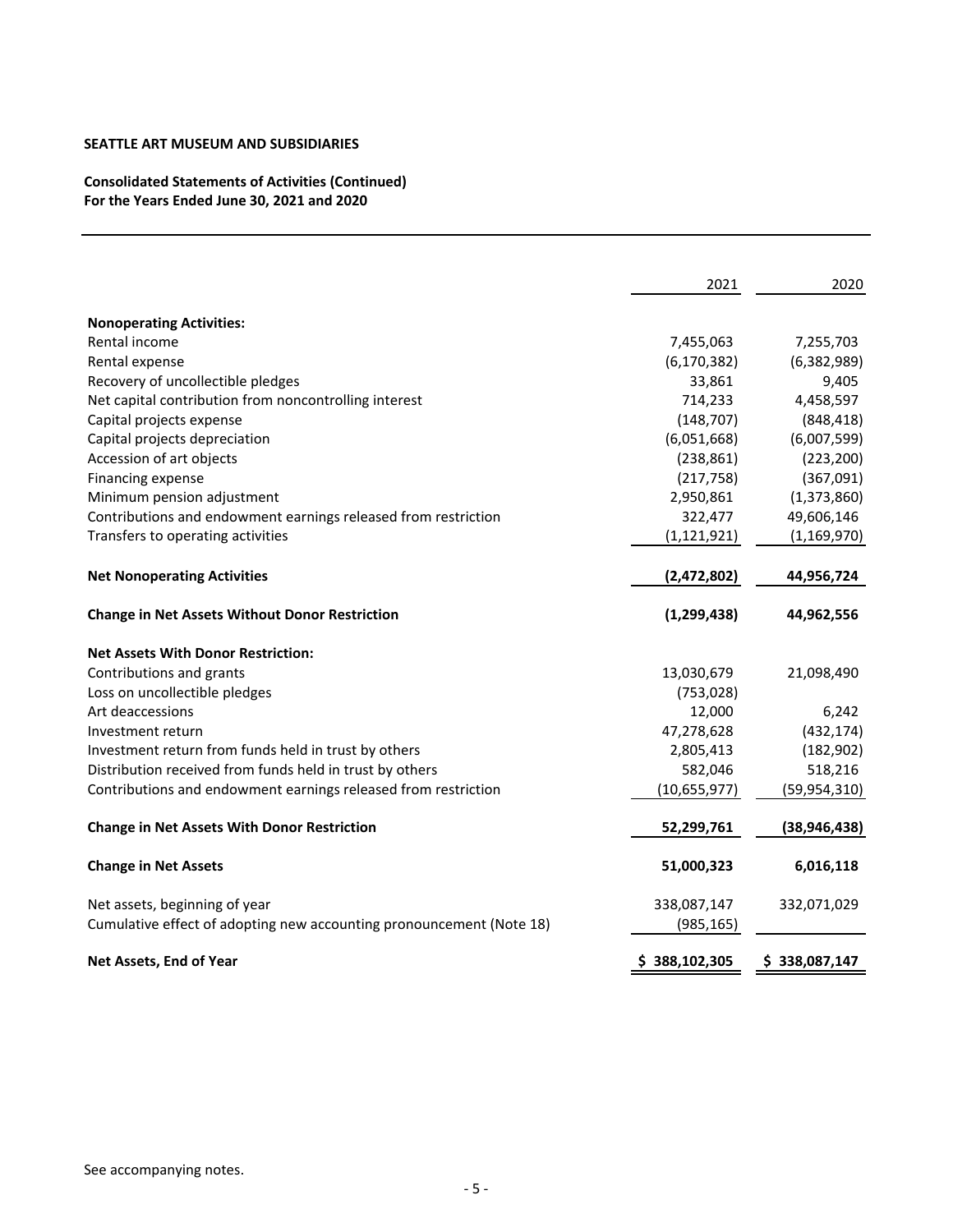## **Consolidated Statement of Functional Expenses For the Year Ended June 30, 2021**

|                                 | Program                |    |              |     |           |    |          |    |           |     |                |               |               |    |            |
|---------------------------------|------------------------|----|--------------|-----|-----------|----|----------|----|-----------|-----|----------------|---------------|---------------|----|------------|
|                                 | Exhibition and         |    | Facility and |     |           |    | Store    |    |           |     |                | Supporting    |               |    |            |
|                                 | <b>Collection Care</b> |    | Security     |     | Marketing |    | and Café |    | Education |     | Administration | Fundraising   | Membership    |    | Total      |
| Operating expenses-             |                        |    |              |     |           |    |          |    |           |     |                |               |               |    |            |
| Salaries and benefits           | \$<br>2,436,045        | .S | 3,312,668    | .\$ | 1,075,202 | Ś. | 460,300  | \$ | 692,367   | Ś   | 2,773,023      | \$<br>801,963 | \$<br>467,897 | Ś. | 12,019,465 |
| <b>Professional fees</b>        | 483,705                |    | 669,232      |     | 6,444     |    | 240      |    | 16,986    |     | 277,900        | 6,189         | 60,475        |    | 1,521,171  |
| Facility cost                   | 145,137                |    | 2,203,383    |     | 15        |    | 4,244    |    | 2,228     |     | 398,945        | Δ             |               |    | 2,753,956  |
| Other expense                   | 397,510                |    | 307,646      |     | 40,951    |    | 83,107   |    | 152,716   |     | 874,926        | 588,650       | 150,880       |    | 2,596,386  |
| Marketing                       | 235,232                |    | 1,258        |     | 288,189   |    | 3,661    |    | 1,026     |     | 11,074         | 27,472        | 46,850        |    | 614,762    |
| Cost of goods sold              |                        |    |              |     |           |    | 209,351  |    |           |     |                |               |               |    | 209,351    |
| Operating expenses              |                        |    |              |     |           |    |          |    |           |     |                |               |               |    |            |
| before depreciation             | 3,697,629              |    | 6,494,187    |     | 1,410,801 |    | 760,903  |    | 865,323   |     | 4,335,868      | 1,424,278     | 726,102       |    | 19,715,091 |
| Depreciation                    | 40,884                 |    | 442,059      |     | 2,823     |    | 24,990   |    | 12,209    |     | 230,643        |               |               |    | 753,608    |
| <b>Total Operating Expenses</b> | 3,738,513              |    | 6,936,246    |     | 1,413,624 |    | 785,893  |    | 877,532   |     | 4,566,511      | 1,424,278     | 726,102       |    | 20,468,699 |
| Nonoperating expenses-          |                        |    |              |     |           |    |          |    |           |     |                |               |               |    |            |
| Professional fees               | 19,089                 |    | 38,177       |     |           |    |          |    |           |     | 7,142          |               |               |    | 64,408     |
| Facility cost                   | 31,180                 |    |              |     |           |    |          |    |           |     | 6,139,087      |               |               |    | 6,170,267  |
| Other expense                   | 17,605                 |    | 2,737        |     |           |    |          |    |           |     | 277,486        |               |               |    | 297,828    |
| Marketing                       |                        |    |              |     |           |    |          |    |           |     |                | 4,344         |               |    | 4,344      |
| Art accessions                  | 238,861                |    |              |     |           |    |          |    |           |     |                |               |               |    | 238,861    |
| Depreciation                    | 5,249                  |    | 3,873,177    |     |           |    |          |    |           |     | 2,173,242      |               |               |    | 6,051,668  |
| <b>Total Expenses</b>           | 4,050,497              |    | 10,850,337   |     | 1,413,624 |    | 785,893  |    | 877,532   | \$. | 13,163,468     | 1,428,622     | 726,102       | \$ | 33,296,075 |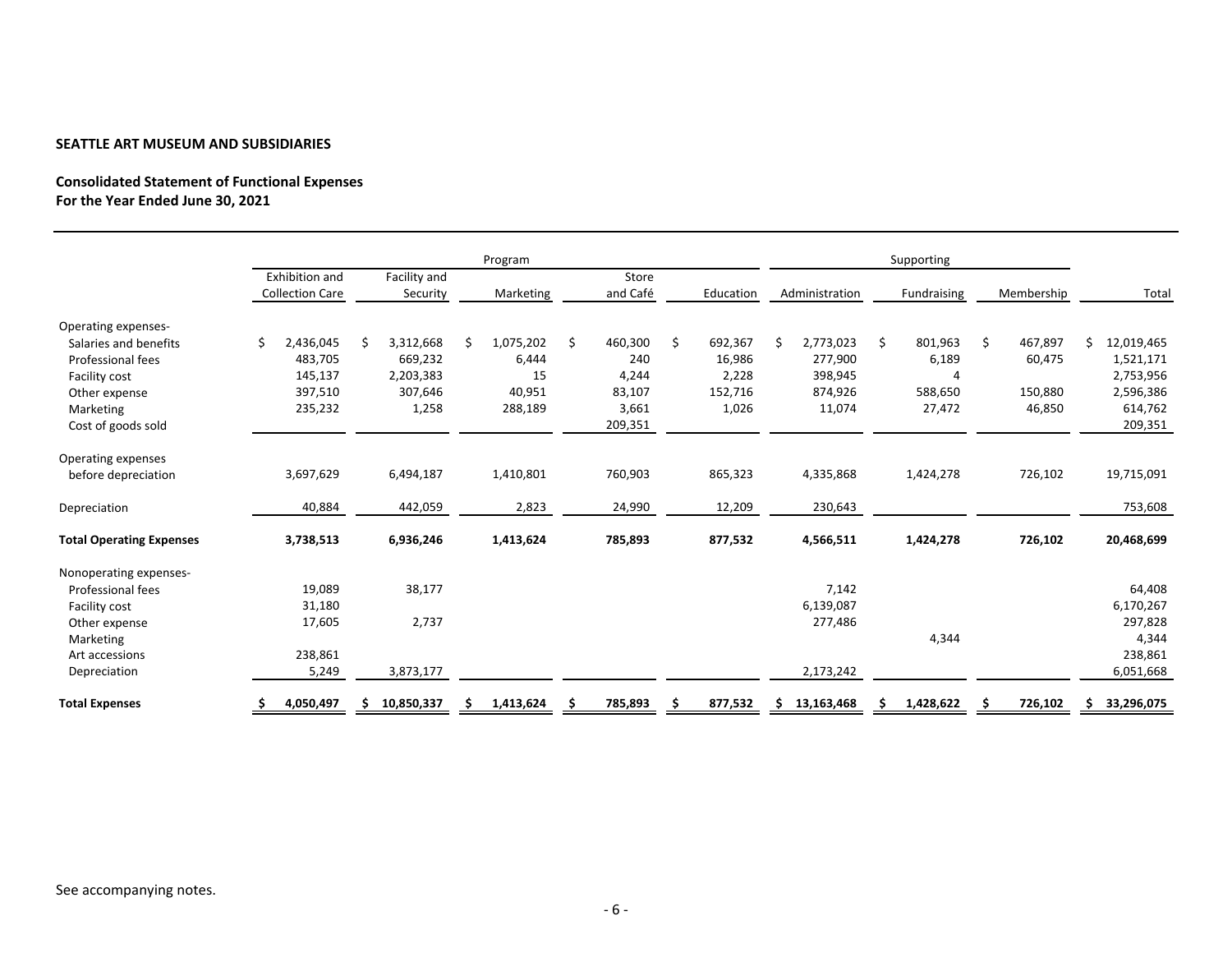## **Consolidated Statement of Functional Expenses For the Year Ended June 30, 2020**

|                           |   | Program                |  |              |  |           |    |           |   |           |    | Supporting     |    |             |    |            |    |            |
|---------------------------|---|------------------------|--|--------------|--|-----------|----|-----------|---|-----------|----|----------------|----|-------------|----|------------|----|------------|
|                           |   | Exhibition and         |  | Facility and |  |           |    | Store     |   |           |    |                |    |             |    |            |    |            |
|                           |   | <b>Collection Care</b> |  | Security     |  | Marketing |    | and Café  |   | Education |    | Administration |    | Fundraising |    | Membership |    | Total      |
| Operating expenses-       |   |                        |  |              |  |           |    |           |   |           |    |                |    |             |    |            |    |            |
| Salaries and benefits     | Ś | 2,942,924              |  | 4,445,808    |  | 1,482,201 | Ŝ. | 955,991   | Ś | 1,424,914 | Ś. | 2,888,906      | \$ | 993,660     | \$ | 556,351    | Ś. | 15,690,755 |
| Professional fees         |   | 233,985                |  | 655,796      |  | 12,604    |    | 887       |   | 26,504    |    | 349,049        |    | 40,848      |    | 54,050     |    | 1,373,723  |
| Facility cost             |   | 250,071                |  | 2,311,341    |  | 221       |    | 16,191    |   | 16,697    |    | 274,123        |    | 446         |    | 119        |    | 2,869,209  |
| Other expense             |   | 2,097,049              |  | 314,321      |  | 134,593   |    | 133,305   |   | 274,749   |    | 1,045,742      |    | 288,166     |    | 294,903    |    | 4,582,828  |
| Marketing                 |   | 458,370                |  | 1,909        |  | 349,249   |    | 7,916     |   | 10,338    |    | 20,144         |    | 30,034      |    | 107,687    |    | 985,647    |
| Cost of goods sold        |   |                        |  |              |  |           |    | 462,779   |   |           |    |                |    |             |    |            |    | 462,779    |
| Operating expenses        |   |                        |  |              |  |           |    |           |   |           |    |                |    |             |    |            |    |            |
| before depreciation       |   | 5,982,399              |  | 7,729,175    |  | 1,978,868 |    | 1,577,069 |   | 1,753,202 |    | 4,577,964      |    | 1,353,154   |    | 1,013,110  |    | 25,964,941 |
| Depreciation              |   | 52,613                 |  | 315,877      |  | 1,085     |    | 24,877    |   | 12,209    |    | 217,576        |    |             |    |            |    | 624,237    |
| <b>Operating Expenses</b> |   | 6,035,012              |  | 8,045,052    |  | 1,979,953 |    | 1,601,946 |   | 1,765,411 |    | 4,795,540      |    | 1,353,154   |    | 1,013,110  |    | 26,589,178 |
| Nonoperating expenses-    |   |                        |  |              |  |           |    |           |   |           |    |                |    |             |    |            |    |            |
| Salaries and benefits     |   | 261,376                |  | 55,261       |  | 7,928     |    |           |   | 12,752    |    | 1,495,789      |    | 18,758      |    |            |    | 1,851,864  |
| Professional fees         |   | 463,368                |  | 17,042       |  | 35,090    |    | 2,379     |   | 27,290    |    | 79,131         |    | 20,116      |    |            |    | 644,416    |
| Facility cost             |   | 39,739                 |  |              |  |           |    |           |   | 7,277     |    | 4,572,731      |    | (8, 456)    |    |            |    | 4,611,291  |
| Other expense             |   | 180,231                |  | 341,192      |  | 18,689    |    | 4,793     |   | 45,209    |    | 829,701        |    | 137,685     |    |            |    | 1,557,500  |
| Marketing                 |   | 1,935                  |  | 47,275       |  | 193,293   |    |           |   | 1,579     |    |                |    | 63,205      |    |            |    | 307,287    |
| Art accessions            |   | 223,200                |  |              |  |           |    |           |   |           |    |                |    |             |    |            |    | 223,200    |
| Depreciation              |   | 5,249                  |  | 3,873,176    |  |           |    |           |   |           |    | 2,129,174      |    |             |    |            |    | 6,007,599  |
| <b>Total Expenses</b>     |   | 7,210,110              |  | 12,378,998   |  | 2,234,953 |    | 1,609,118 |   | 1,859,518 |    | 13,902,066     |    | 1,584,462   | s  | 1,013,110  | S  | 41,792,335 |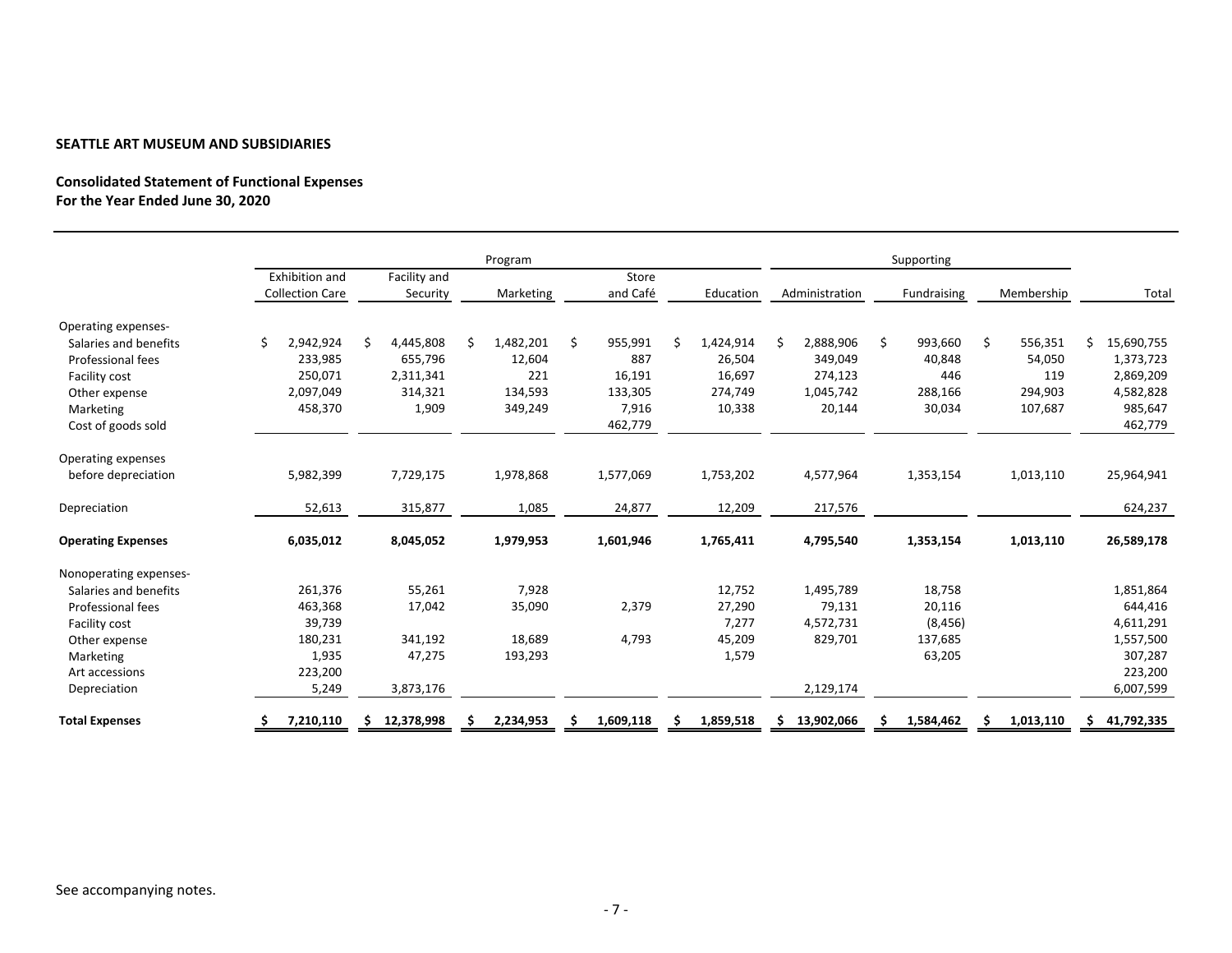# **Consolidated Statements of Cash Flows For the Years Ended June 30, 2021 and 2020**

|                                                                                      |    | 2021           |    | 2020           |
|--------------------------------------------------------------------------------------|----|----------------|----|----------------|
| <b>Cash Flows From Operating Activities:</b>                                         |    |                |    |                |
| Change in net assets                                                                 | \$ | 51,000,323     | \$ | 6,016,118      |
| Adjustments to reconcile change in net assets                                        |    |                |    |                |
| to cash flows used by operating activities-                                          |    |                |    |                |
| Cumulative effect of adopting new accounting pronouncement                           |    | (985, 165)     |    |                |
| Depreciation                                                                         |    | 6,805,276      |    | 6,631,836      |
| Contributions and grants restricted for endowment and capital campaign               |    | (11, 157, 524) |    | (14, 949, 568) |
| Realized and unrealized (gains) losses on investments                                |    | (45, 626, 852) |    | 1,833,224      |
| Change in value of funds held in trust by others                                     |    | (2,805,414)    |    | 182,902        |
| Change in minimum pension liability                                                  |    | (2,678,509)    |    | 1,478,640      |
| Net capital contribution from noncontrolling interest                                |    | (714, 233)     |    | (4,458,597)    |
| Accession of art objects, net                                                        |    | 226,861        |    | 216,958        |
| Changes in operating assets and liabilities:                                         |    |                |    |                |
| Pledges and accounts receivable                                                      |    | (3,387,879)    |    | 870,468        |
| Other assets                                                                         |    | (422, 175)     |    | 196,427        |
| Incentive to lessee                                                                  |    | 393,650        |    | 393,651        |
| Accounts payable and accrued expenses                                                |    | (118, 987)     |    | (374, 141)     |
| Deferred revenue                                                                     |    | 1,130,024      |    | 33,489         |
| <b>Net Cash Used by Operating Activities</b>                                         |    | (8,340,604)    |    | (1,928,593)    |
| <b>Cash Flows From Investing Activities:</b>                                         |    |                |    |                |
| Proceeds from sales of investments                                                   |    | 15,107,658     |    | 23,972,484     |
| Purchases of investments                                                             |    | (27,626,264)   |    | (25, 405, 769) |
| Net change in cash equivalents included in investments                               |    | 5,840,261      |    | 148,441        |
| Purchases of property and equipment                                                  |    | (1,045,835)    |    | (7,959,870)    |
| Accession of art objects, net                                                        |    | (226, 861)     |    | (216,958)      |
| <b>Net Cash Used by Investing Activities</b>                                         |    | (7,951,041)    |    | (9,461,672)    |
| <b>Cash Flows From Financing Activities:</b>                                         |    |                |    |                |
| Proceeds from contributions and grants restricted for endowment and capital campaign |    | 14,848,792     |    | 18,640,836     |
| Net capital contribution from noncontrolling interest                                |    | 714,233        |    | 4,458,597      |
| Proceeds from notes payable                                                          |    | 2,000,000      |    | 3,310,600      |
| Principal payments on notes payable                                                  |    | (2, 251, 196)  |    | (263, 153)     |
| <b>Net Cash Provided by Financing Activities</b>                                     |    | 15,311,829     |    | 26,146,880     |
| Net Change in Cash and Restricted Cash                                               |    | (979, 816)     |    | 14,756,615     |
| Cash and restricted cash, beginning of year                                          |    | 27,092,031     |    | 12,335,416     |
| Cash and Restricted Cash, End of Year                                                | s  | 26,112,215     | S  | 27,092,031     |
| <b>Reconciliation to Consolidated Balance Sheet:</b>                                 |    |                |    |                |
| Cash and cash equivalents                                                            | \$ | 24,612,516     | \$ | 19,894,146     |
| Cash restricted for long-term purposes                                               |    | 1,499,699      |    | 7,197,885      |
| <b>Cash and Restricted Cash</b>                                                      | S  | 26,112,215     | Ş. | 27,092,031     |
| <b>Supplementary Information:</b>                                                    |    |                |    |                |
| Cash paid for interest                                                               | \$ | 217,752        | \$ | 356,394        |

See accompanying notes.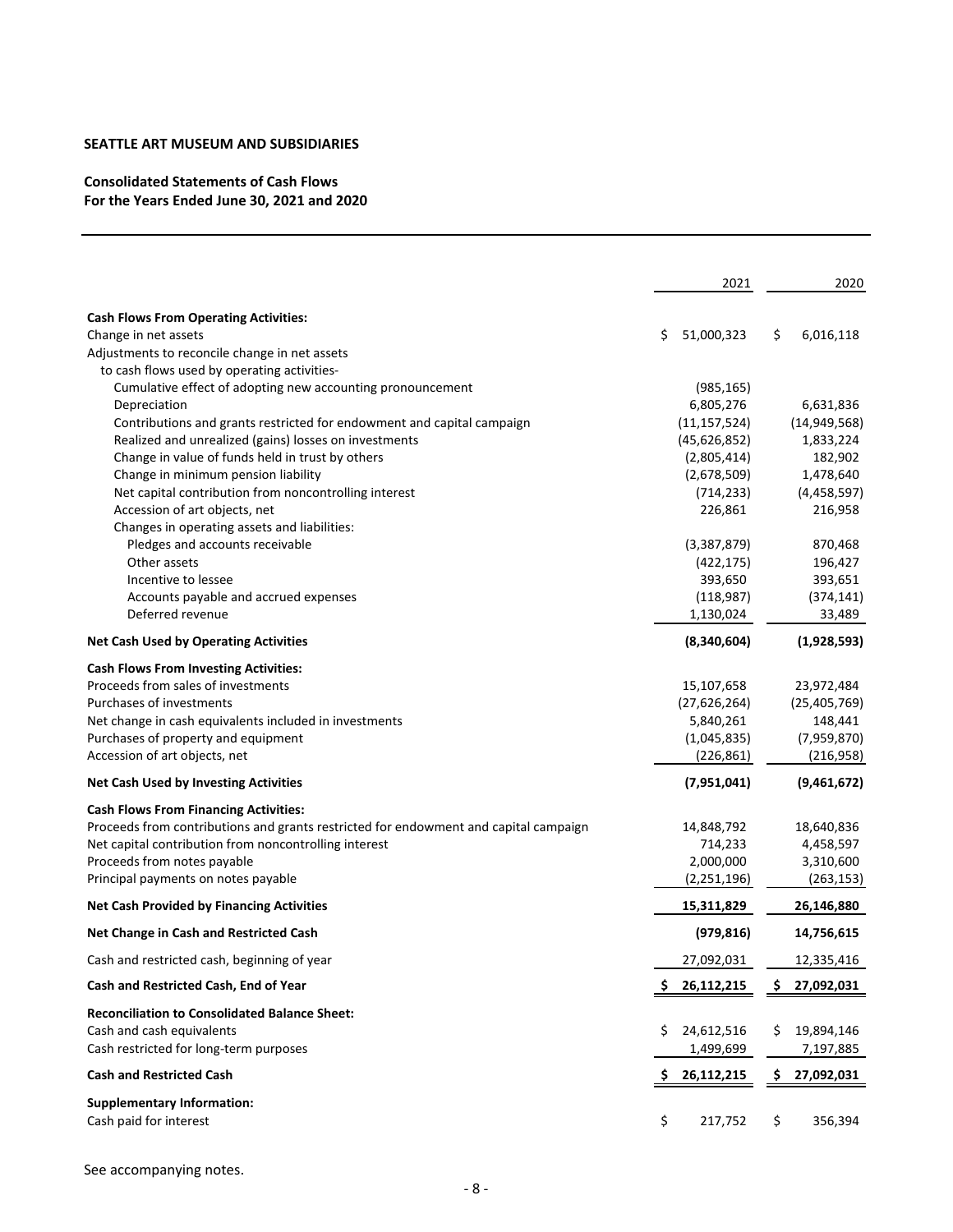**Notes to Consolidated Financial Statements For the Years Ended June 30, 2021 and 2020**

#### **Note 1 ‐ Organization and Summary of Significant Accounting Policies**

**Nature of the Organization ‐** The Seattle Art Museum (SAM) is a not‐for‐profit organization formed for the purpose of promoting and cultivating the fine arts. The accompanying consolidated financial statements include the activity of SAM and SAM's controlled subsidiaries (collectively referred to as the Museum). The Museum's activities include acquiring, exhibiting and caring for paintings, sculptures and other works of art, providing lectures and art education, and generally fostering art in all of its locations.

Seattle Fine Arts Society, the parent institution of the Seattle Art Museum, was founded in 1906. The Seattle Art Museum was legally incorporated in 1917. The main location of the Museum opened in December 1991 and is located in downtown Seattle (the City) at 1300 First Avenue (Downtown Location). An expansion of the downtown facility opened in 2007, approximately doubling its square footage to provide more gallery space to exhibit the Museum's collections.

The Museum's original home in the City's Volunteer Park was built in 1933 by the Museum on the City property. The Volunteer Park facility underwent renovations and was reinstalled with displays of the Museum's Asian art collection, reopening in August 1994 as the Seattle Asian Art Museum (SAAM). A major renovation and expansion of the SAAM was completed during the year ended June 30, 2020 as further described in Note 2.

The 8.5‐acre Olympic Sculpture Park (OSP or the Park) in downtown Seattle opened in 2007. In 1999, the Museum purchased the site. As a free community gathering space, it includes outdoor sculptures, pedestrian paths, amphitheater, pavilion with temporary art installations and a parking garage.

**Impacts of the COVID‐19 Pandemic ‐** In March 2020, the World Health Organization categorized COVID‐19 as a global pandemic, prompting many national, regional, and local governments to implement preventative or protective measures, such as travel and business restrictions, temporary store closures, and wide‐sweeping quarantines and stay‐at‐home orders. As a result of the spread of COVID‐19, and at the government's direction, on March 13, 2020, the Museum closed the Downtown Location, the Seattle Asian Art Museum, and the pavilion at the Olympic Sculpture Park. The Downtown Location has experienced intermittent re‐openings and closures at the government's direction, and has since been open between February 6, 2021 through the date of these financial statements. The Seattle Asian Art Museum and the Olympic Sculpture Park pavilion re‐opened April 30, 2021. As a result of these operating disruptions, the Museum has experienced negative impacts to its earned revenues. As of the date these financial statements were issued the COVID‐19 pandemic was ongoing and the related governmental preventive and protective measures continued, and as a result, the related financial impact and duration of the pandemic cannot be reasonably estimated at this time.

Management has taken the following actions to mitigate the financial impacts of the COVID‐19 pandemic:

- ‐ An award of \$2,860,600 in Paycheck Protection Program (PPP) funding was received on April 16, 2020 in conjunction with passage of the federal Coronavirus Aid, Relief, and Economic Security Act (CARES) on March 27, 2020. A second award of a PPP loan of \$2,000,000 was received on February 6, 2021. The Museum used the PPP proceeds largely to support and fund wages of employees.
- ‐ Salary and hour reductions were implemented in spring 2020 and continue through the date of these financial statements.
- ‐ Expenses have been severely curtailed and discretionary disbursements indefinitely postponed. New expenditures have been incurred for personal protective equipment, training and enhanced sanitation processes and equipment.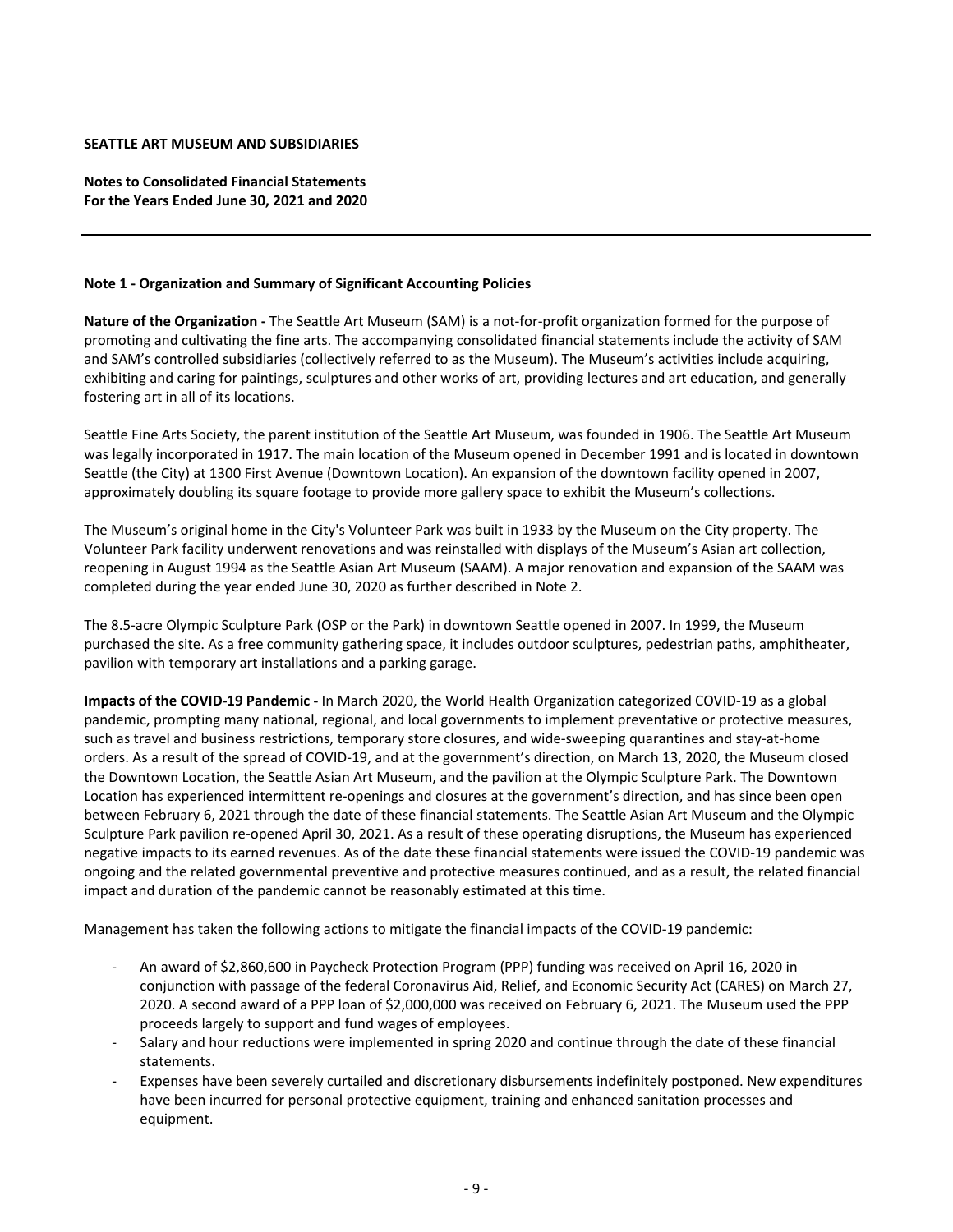**Notes to Consolidated Financial Statements For the Years Ended June 30, 2021 and 2020**

#### **Note 1 ‐ Continued**

**Principles of Consolidation ‐** The accompanying financial statements include the activity of SAM and SAM's controlled subsidiaries, SAM‐SAAM Renovation, LLC, SAAM Building Landlord, LLC, and SAAM Building Master Tenant, LLC. Inter‐ organization balances and transactions have been eliminated in consolidation.

SAM's controlled subsidiaries (collectively referred to as the LLCs) were formed under the laws of the State of Washington effective December 2017. The LLCs were formed for the purpose of receiving historic tax credit funding as a part of the SAAM renovation and expansion project further described in Note 2. SAM‐SAAM Renovation, LLC is wholly‐owned by SAM. The owners of SAAM Building Master Tenant, LLC are SAM‐SAAM Renovation, LLC with a 1% managing member interest and a historic tax credit investor with a 99% investor member interest. SAAM Building Landlord LLC is owned 80% by SAM‐ SAAM Renovation LLC and 20% by SAAM Building Master Tenant, LLC.

Noncontrolling interest presented in the consolidated financial statements is comprised of the direct ownership interest of the historic tax investor in SAAM Building Master Tenant, LLC and the indirect ownership interest in SAAM Building Landlord, LLC.

**Basis of Accounting ‐** The accompanying consolidated financial statements have been prepared on the accrual basis of accounting in accordance with accounting principles generally accepted in the United States of America (U.S. GAAP).

**Basis of Presentation ‐** The Museum reports its financial position and activities according to two classes of net assets, depending on the existence and nature of donor restrictions: net assets with donor restriction and net assets without donor restriction.

Net Assets Without Donor Restriction ‐ Contains support received and revenue earned that are not subject to donor‐imposed restrictions and over which the Board of Trustees has discretionary control.

Net Assets With Donor Restriction ‐ Contains donor‐imposed restrictions that require the Museum to use or expend the assets as specified. The restrictions are satisfied either by the passage of time and/or by action of the Museum or are in the form of endowment or sustaining funds. In accordance with purposes established by donors, the Museum is permitted to expend part or all of the investment return derived for either specified or unspecified purposes. Such income (loss) is recognized as a change in net assets without donor restriction or net assets with donor restriction based on donor stipulations.

Revenues are reported as increases in net assets without donor restriction unless use of the related assets is limited by donor-imposed restrictions. Expenses are reported as decreases in net assets without donor restriction. Gains and losses on investments and other assets or liabilities are reported as increases or decreases in net assets without donor restriction unless their use is restricted by explicit donor stipulation or by law. Expirations of restrictions on net assets (i.e., the donor stipulated purpose has been fulfilled or the stipulated time period has lapsed) are reported as reclassifications between the applicable classes of net assets. Contributions received to acquire long‐lived assets are reported as contributions with donor restriction and released when the asset is placed in service.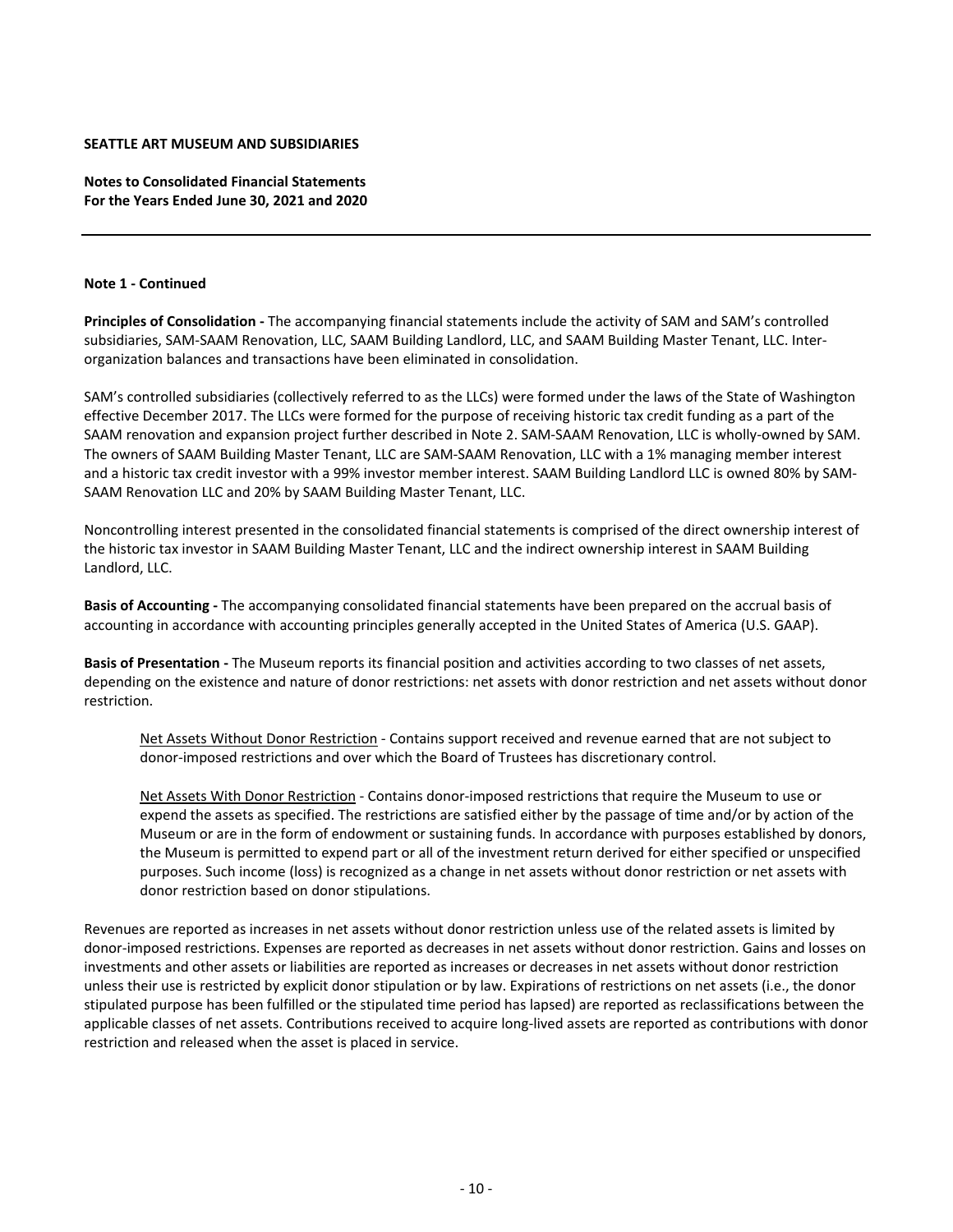**Notes to Consolidated Financial Statements For the Years Ended June 30, 2021 and 2020**

#### **Note 1 ‐ Continued**

**Cash and Cash Equivalents ‐** The Museum considers all highly liquid investments with an original maturity of three months or less to be cash equivalents. Cash balances include operating reserves maintained for the lease described at Note 13. Cash balances at June 30, 2021 and 2020 included \$893,319 and \$1,058,613, respectively, that was held by SAM's controlled subsidiaries and are generally only available for the purposes of those subsidiaries and not broadly for SAM's operations. The balance reported separately on the consolidated balance sheets as cash restricted for long-term purposes represents contributions to endowment funds received in cash and not yet deposited into the endowment funds investment portfolio as of fiscal year end.

**Receivables ‐** Receivables primarily consist of unconditional promises to give (pledges receivable), which are recognized as revenues or gains in the period in which the promise is given, government grants receivable, and trade receivables. Conditional promises to give are recognized only when the conditions on which they depend are met and the promises become unconditional. Accounts are charged to a reserve as they are deemed uncollectible based on a periodic review of the accounts. Receivable balances are unsecured.

**Inventories ‐** Inventories are stated at the lower of cost or market on a first in first out basis. Inventories primarily represent gift shop articles, books and supplies held for sale.

**Incentive to Lessee and Deferred Rental Receivable ‐** Incentives paid to a lessee have been capitalized on the consolidated balance sheets as an asset and amortized over the term of the lease under the straight‐line method. Deferred rental receivable represents the cumulative difference of recognizing lease revenue on a straight‐line basis and the actual cash rental payments.

**Investments ‐** Investments consist of marketable debt and equity securities as well as other nonmarketable securities. Investments in debt and equity securities are carried at fair value based on quoted market prices. Realized and unrealized gains and losses on investments are included in investment return in the consolidated statements of activities. Investments restricted for long-term purposes consist of contributions received that are restricted by the donor for long-term purposes such as for an endowment.

Investments in nonmarketable securities are carried at estimated fair value as provided by investment managers. The Museum reviews and evaluates the values provided by the investment managers and agrees with the valuation methods and assumptions used in determining the fair value of these investments. Those estimated fair values may differ significantly from the values that would have been used had a ready market for these investments existed.

**Property and Equipment ‐** All expenditures for repairs, maintenance, renewals and betterments that substantially prolong the useful lives of assets are capitalized. All acquisitions of property and equipment in excess of \$2,500 that have an estimated useful life exceeding one year are capitalized. Property and equipment are carried at cost or, if donated, at the approximate fair value at the date of donation.

Depreciation is computed using the straight-line method over the following useful lives:

| <b>Buildings</b>                       | 40 years                             |
|----------------------------------------|--------------------------------------|
| Tenant improvements                    | Shorter of 40 years or life of lease |
| Park hardscaping                       | 20 years                             |
| Furnishings and non-computer equipment | 5 - 15 years                         |
| Computer equipment                     | 3 years                              |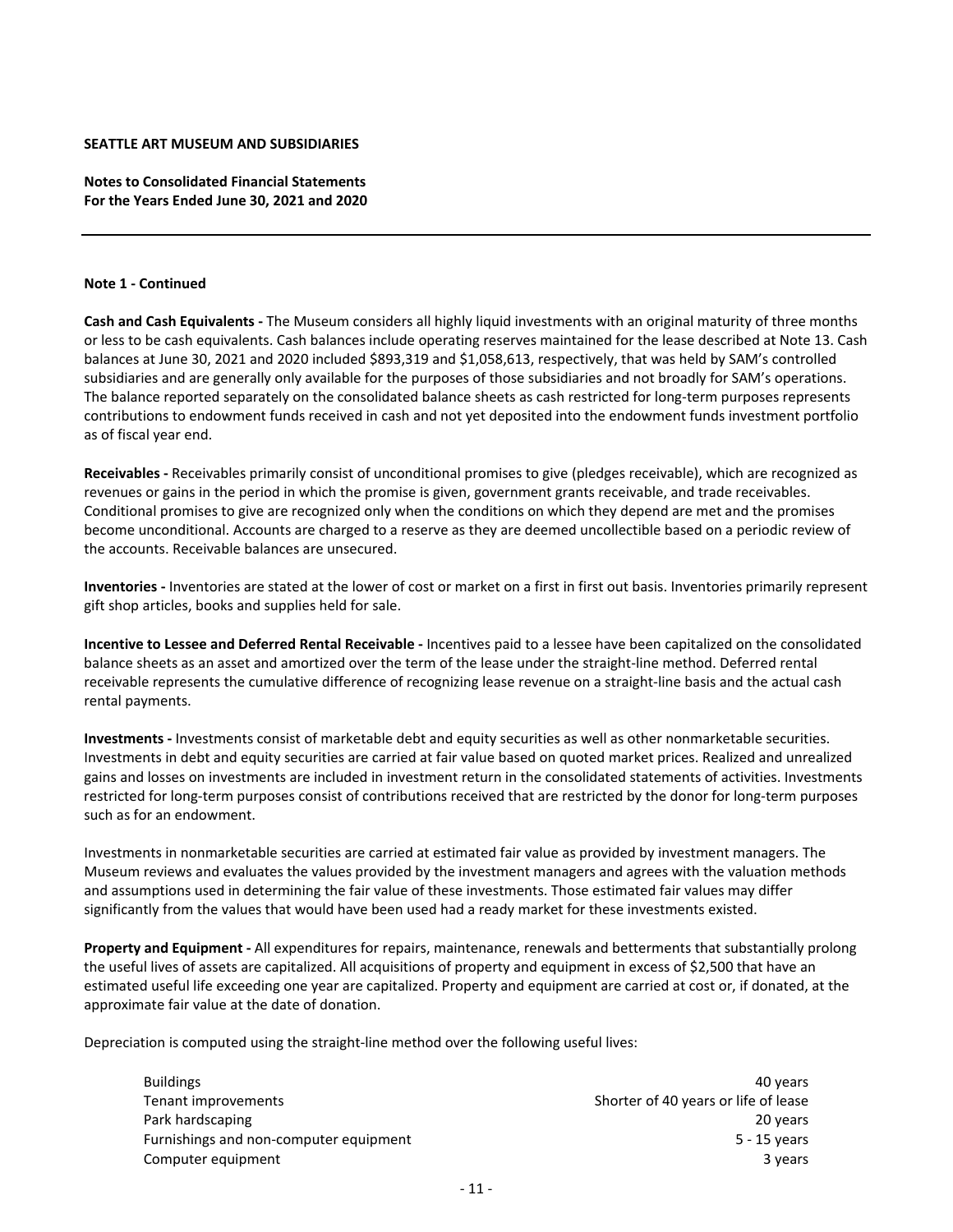**Notes to Consolidated Financial Statements For the Years Ended June 30, 2021 and 2020**

#### **Note 1 ‐ Continued**

From time to time, the Museum engages in large construction projects to remodel or expand existing locations. The Museum capitalizes certain administrative costs associated with these construction projects as the Museum believes this treatment more accurately reflects the costs incurred for these projects.

**Art Collections ‐** Art objects are expensed when purchased and therefore, are not shown as assets on the consolidated balance sheets. Art objects pledged or donated to the Museum are not recorded for financial accounting purposes and, accordingly, are not included as contributed revenue in the consolidated statements of activities or as receivables on the consolidated balance sheets. Proceeds from deaccessions or insurance recoveries are reflected in the consolidated statements of activities based on the existence and nature of donor‐imposed restrictions. The Museum's policy is to use proceeds from deaccessioned collection items for acquisitions of new collection items and the direct care of existing collections.

**Deferred Revenues ‐** Income from nonoperating rental activities and other revenues are deferred and recognized over the periods to which the activities relate.

**Contributions ‐** Donor‐restricted contributions are recognized in the period the contribution is received. Unconditional promises to give are recorded in the period the promise is received. Contributions to be received after one year are discounted at an appropriate discount rate commensurate with the risk involved. An allowance for uncollectible contributions receivable is provided based upon management's judgment including such factors as prior collection history, type of contribution and nature of fundraising activity. Amortization of the discount is reported as contribution revenue. Donated marketable securities and other noncash donations are recorded as contributions at their estimated fair values at the date of donation.

**Conditional Contributions ‐** During the year ended June 30, 2018, the Museum received a \$2,495,000 conditional endowment contribution. To be entitled to retain the contribution the Museum is required to raise a matching amount of contributions for the endowed purpose. The funds received were deposited with the endowment investments and a corresponding liability was recorded and included in deferred revenues on the consolidated balance sheets. The liability will be relieved in future years, and contribution revenue will be recognized, when the Museum receives the qualifying matching contributions from other donors. As of June 30, 2021, the remaining unmatched deferred revenue balance was \$2,465,000.

During the year ended June 30, 2021, the Museum was awarded a \$300,000 conditional grant and received funds of \$100,000 during the year. Revenue of \$29,849 was recognized during the year ended June 30, 2021. At June 30, 2021, \$70,151 was included in deferred revenue on the consolidated balance sheet and \$200,000 remains unrecognized. The unrecognized amount of this grant will be recognized as revenue in future periods when the related conditions are met.

**Donated Services and Use of Facilities ‐** The Museum recognizes contributed services as revenue and expense if the services create or enhance nonfinancial assets or require specialized skills and would otherwise need to be purchased by the Museum. A substantial number of unpaid volunteers have made significant contributions of their time in furtherance of the Museum's programs. The value of this contributed time is not included in the accompanying consolidated financial statements as it does not meet the criteria for recognition.

Costs incurred by the Museum to operate and maintain SAAM are partially funded by the City of Seattle. Such funding and the related costs are included as support and expenses in the accompanying consolidated statements of activities.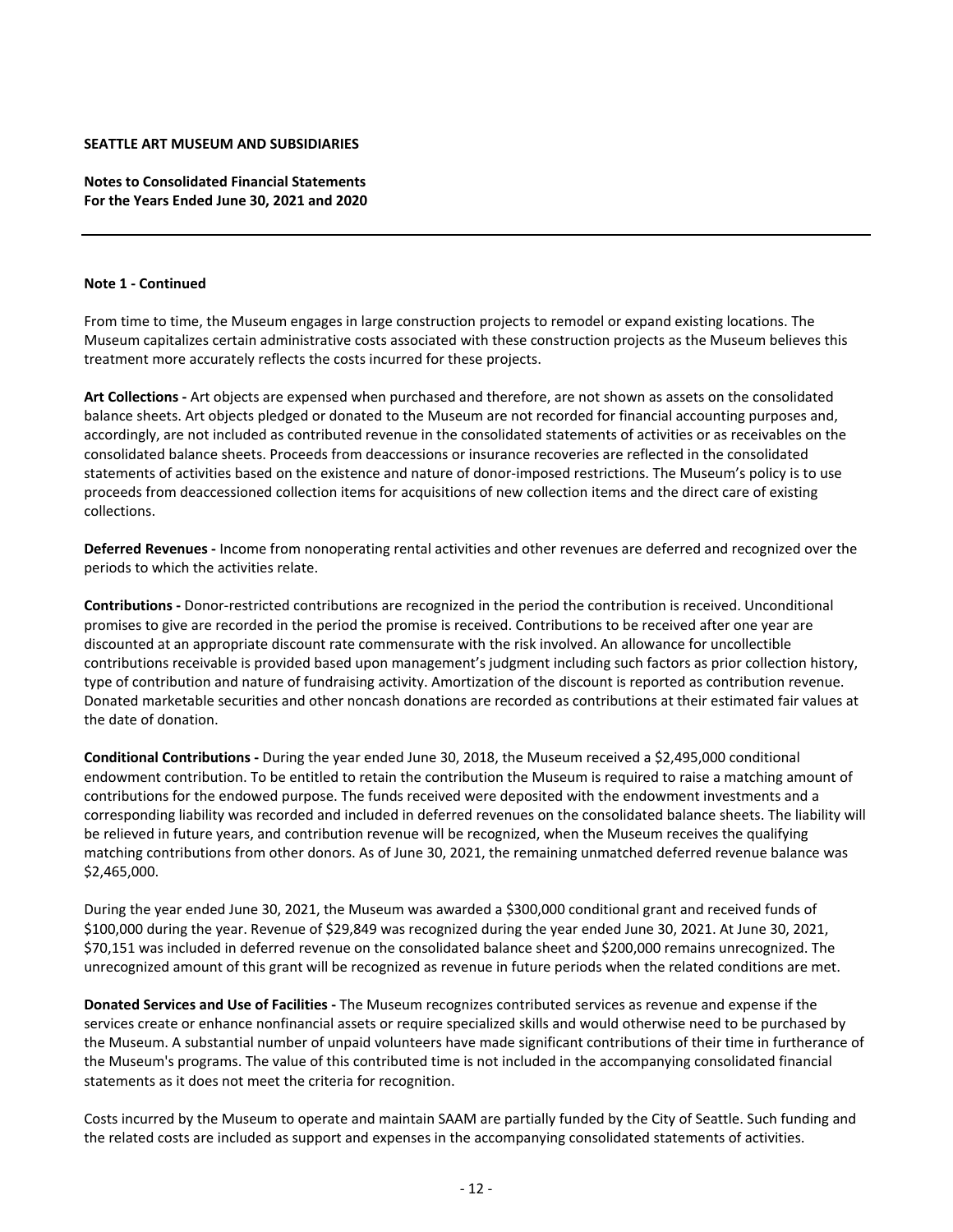**Notes to Consolidated Financial Statements For the Years Ended June 30, 2021 and 2020**

#### **Note 1 ‐ Continued**

**Functional Allocation of Expenses ‐** The costs of providing various programs and other activities have been summarized on a functional basis in the consolidated statements of functional expenses. To evaluate the comparability of the Museum's management and general overhead with other nonprofit organizations, all expenses, including depreciation, amortization, and nonoperating expenses, are presented on a functional basis in the consolidated statements of functional expenses. Depreciation expense is attributable to one or more program or supporting services of the Museum. Depreciation is allocated to specific departments that use the related assets and building depreciation is allocated half to program activities and half to supporting activities based on square footage.

**Operating and Nonoperating Activity ‐** Operating activities represent support and revenues and expenses solely related to the annual exhibition and education programs for the Museum. Nonoperating activities are the support and revenues and expenses related to leasing of the expanded downtown facility and land at the Olympic Sculpture Park, contributions for nonoperating activities, capital contributions from noncontrolling interest, capital projects administration and other expenses, debt financing, adjustments for uncollectible pledges, and minimum pension adjustments. Nonoperating activities also include accession purchases related to the art collections. Art accession and deaccession are considered outside the scope of ongoing museum programs and operations due to the variable nature of this activity from one year to the next. Transfers reported on the consolidated statement of activities from nonoperating to operating activities represent prior nonoperating funding received utilized for operating activities in the current fiscal year.

**Income Taxes ‐** SAM has been notified by the Internal Revenue Service that it is exempt from federal income taxes under Section 501(c)(3) of the Internal Revenue Code (the Code) with the exception of income from any activities that are not related to SAM's tax‐exempt purpose. SAM is further classified as an organization that is not a private foundation under Section 509(a)(1) of the Code. The LLCs have no provision for or benefit from income taxes included in these consolidated financial statements as taxable income or loss passes through to, and is reportable by, each member individually.

**Use of Estimates ‐** The preparation of financial statements in conformity with U.S. GAAP requires management to make estimates and assumptions that affect the reported amounts of assets and liabilities and disclosure of contingent liabilities at the date of the financial statements and the reported amounts of revenues and expenses during the reporting period. Actual results could differ from those estimates.

**Subsequent Events ‐** The Museum's management has evaluated subsequent events through November 30, 2021, the date on which the financial statements were issued.

#### **Note 2 ‐ SAAM Renovation and Expansion Project**

In September 2017, the Museum committed to a major renovation and modest expansion of the SAAM. The City owns the SAAM building, and the building is listed on the National Register of Historic Places and landmarked by the City. The building had not been substantially renovated or restored since its original construction in 1933. The renovation included new climate and humidity control for optimum art preservation, updated plumbing and electrical systems, seismic upgrades to safeguard visitors and collections, an updated loading dock and receiving area for safer art transport, as well as improvements to accessibility. The renovation also restored the existing building and its facades and finishes to National Historic Rehabilitation Standards.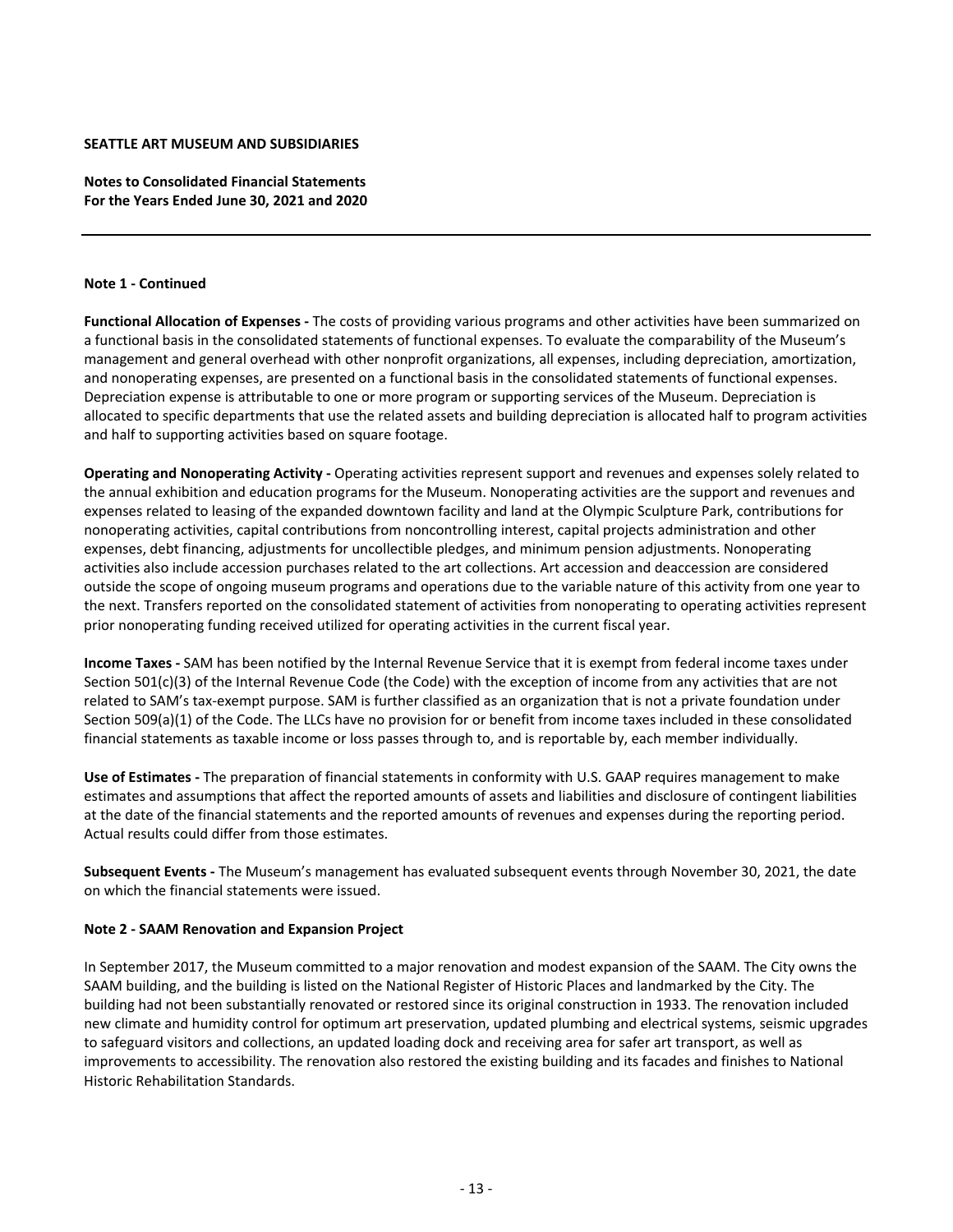# **Notes to Consolidated Financial Statements For the Years Ended June 30, 2021 and 2020**

#### **Note 2 ‐ Continued**

The SAAM building renovation qualified for federal tax credits under the Historic Rehabilitation Tax Credit (HRTC) federal tax statutes. In order to take advantage of federal tax credits, which are only available to private business entities, the leasing structure was modified to create the LLCs. These LLCs are controlled by SAM and are included in the Museum's consolidated financial statements.

The expansion is new construction on the southeast side of the building, extending the building footprint by approximately 3,200 square feet. The addition added approximately 12,000 useable square feet on three floors. This additional space provides for a new art gallery, a new dedicated education space for school and other groups, a new conservation space, new space for expanded mechanical and electrical systems, and offices. The renovation was completed during the year ended June 30, 2020.

The total project cost was approximately \$56 million, which included construction, design and engineering, entitlements, art moving, storage and reinstallation, and was funded through a combination of city and state funding, a capital campaign and historical rehabilitation tax credits.

#### **Note 3 ‐ Pledges Receivable**

Pledges receivable consisted of the following at June 30:

|                          |                 | 2021          |               |    |           |    |            |
|--------------------------|-----------------|---------------|---------------|----|-----------|----|------------|
|                          |                 | SAAM          |               |    |           |    |            |
|                          | Endowment       | Campaign      | Operating     |    | Total     |    | 2020 Total |
| Pledges due in-          |                 |               |               |    |           |    |            |
| Less than one year       | \$<br>3,495,442 | \$<br>480,080 | \$<br>746,938 | Ś. | 4,722,460 | Ś. | 3,521,928  |
| Two to five years        | 1,715,000       | 459,292       | 792,030       |    | 2,966,322 |    | 3,517,916  |
| More than five years     | 300,000         |               | 1,945,715     |    | 2,245,715 |    | 2,016,455  |
| Less discount to present |                 |               |               |    |           |    |            |
| value (0.31% to 2.75%)   | (18, 436)       | (2,889)       | (14, 850)     |    | (36, 175) |    | (45, 250)  |
| Less allowance for       |                 |               |               |    |           |    |            |
| doubtful accounts        | (750,000)       | (31, 129)     | (618)         |    | (781,747) |    | (69,484)   |
| <b>Total Pledges</b>     |                 |               |               |    |           |    |            |
| <b>Receivable, Net</b>   | 4,742,006       | \$<br>905,354 | 3,469,215     |    | 9,116,575 |    | 8,941,565  |

Endowment pledges that are due in less than one year are reported as noncurrent pledges receivable on the consolidated balance sheets because the proceeds are restricted by donors for long‐term investment.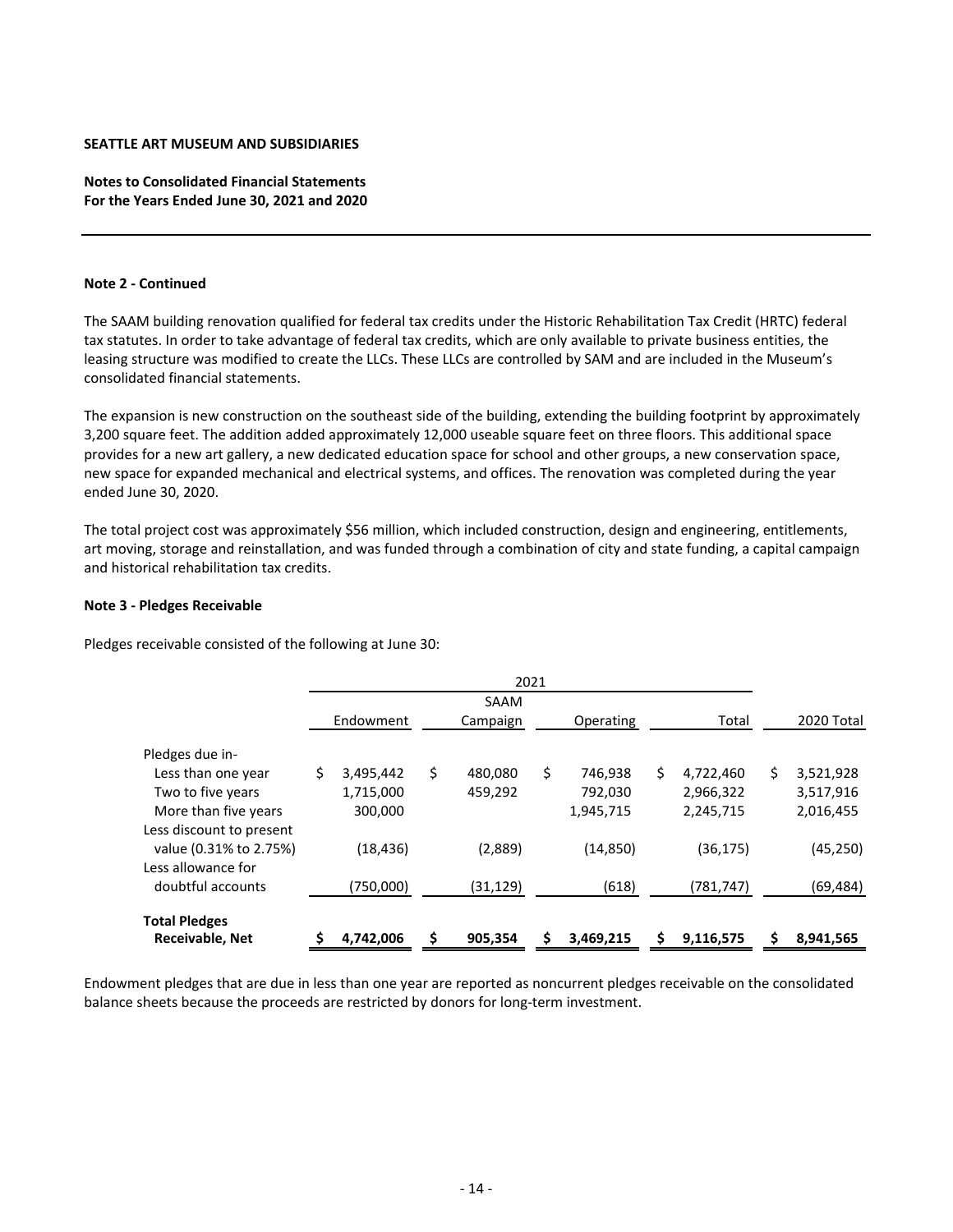# **Notes to Consolidated Financial Statements For the Years Ended June 30, 2021 and 2020**

#### **Note 4 ‐ Funds Held in Trust by Others**

The Museum is a beneficiary of a trust held for the benefit of local nonprofit organizations. The trust, which is held in perpetuity, is administered by a financial institution and provides for quarterly earnings distributions to the Museum. The earnings are available for general operating purposes. The Museum's interest in the trust agreement, which is approximately 16%, is included in funds held in trust by others and net assets with donor restriction. The Museum received \$582,046 and \$518,216 in distributions from the trust during the years ended June 30, 2021 and 2020, respectively. The Museum's interest in gains and losses in the trust value are recognized in the consolidated statements of activities as restricted. The balance related to the Museum's interest in this trust is reported at fair value and totaled \$13,576,259 and \$10,770,845 as of June 30, 2021 and 2020, respectively.

#### **Note 5 ‐ Investments**

Investments are held for the endowment funds described in Note 12 and consisted of the following categories at June 30:

|                                                                   | 2021                                  | 2020                                  |
|-------------------------------------------------------------------|---------------------------------------|---------------------------------------|
| Cash and cash equivalents<br>Debt securities<br>Equity securities | 2,949,949<br>24,249,019<br>43,355,914 | 4,008,447<br>21,991,948<br>36,283,932 |
| Alternative investments                                           | 127,818,257                           | 83,783,615                            |
| <b>Total Investments</b>                                          | \$198,373,139                         | 146,067,942<br>S.                     |

The following summarizes the return on investments by net asset classification for the years ended June 30:

|                                                                 | 2021         | 2020         |
|-----------------------------------------------------------------|--------------|--------------|
| Net assets without donor restriction-<br>Dividends and interest | \$<br>23,449 | \$<br>36,639 |
| Net assets with donor restriction-                              |              |              |
| Dividends and interest                                          | 2,307,594    | 2,052,032    |
| Realized gains (losses)                                         | 4,776,387    | (974, 122)   |
| Unrealized gains (losses)                                       | 40,850,465   | (859, 102)   |
| Investment fees                                                 | (655, 818)   | (650, 982)   |
|                                                                 | 47,278,628   | (432,174)    |
| <b>Total Investment Return</b>                                  | 47,302,077   | (395,535)    |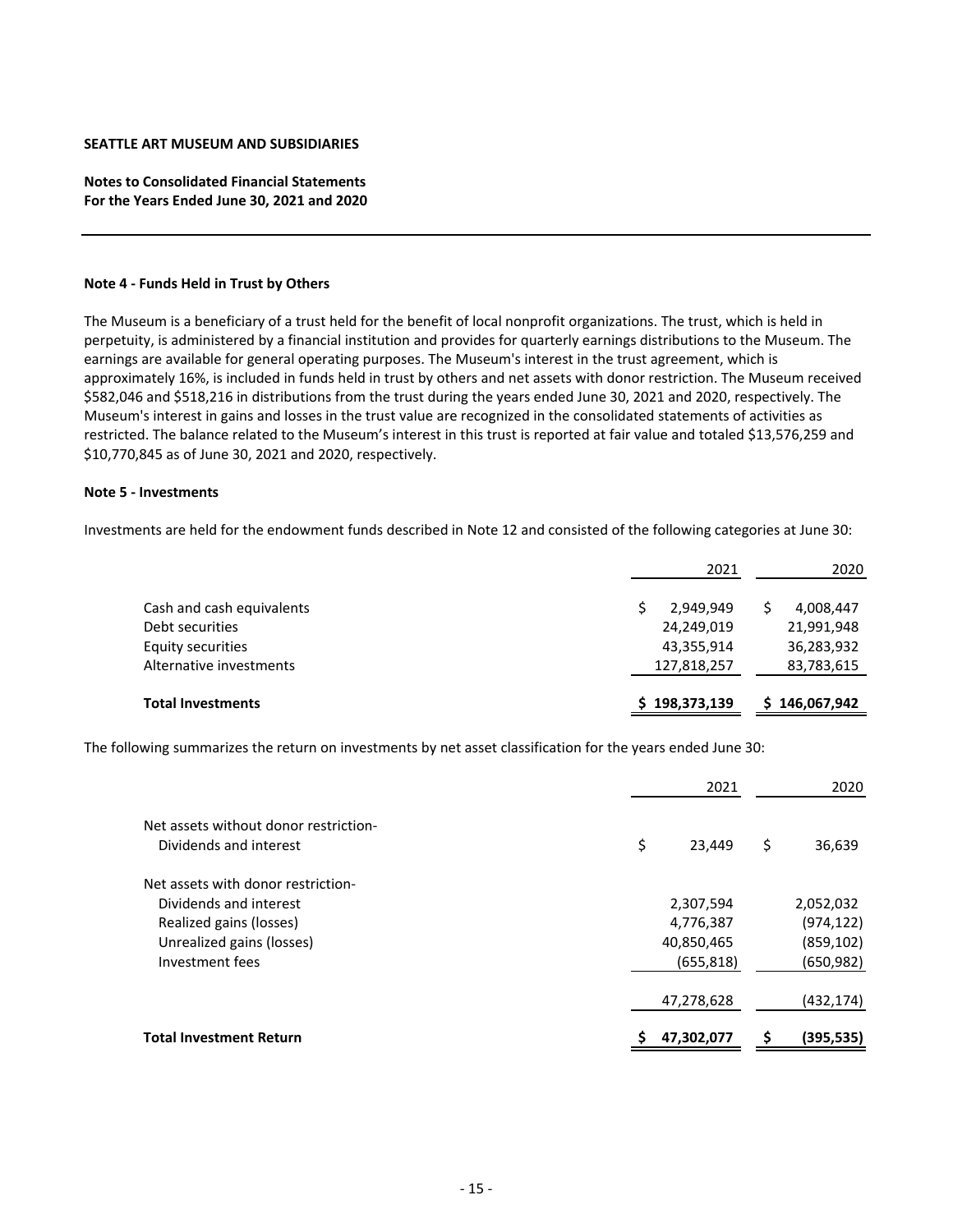**Notes to Consolidated Financial Statements For the Years Ended June 30, 2021 and 2020**

#### **Note 6 ‐ Fair Value Measurements**

U.S. GAAP defines fair value, establishes a framework for measuring fair value, and requires disclosure about fair value measurements. To increase consistency and comparability in fair value measurements, U.S. GAAP uses a fair value hierarchy that prioritizes the inputs to valuation approaches into three broad levels. The hierarchy gives the highest priority to quoted prices in active markets (Level 1) and the lowest priority to unobservable inputs (Level 3).

**Valuation Techniques ‐** Financial assets and liabilities valued using Level 1 inputs are based on unadjusted quoted market prices within active markets. Financial assets and liabilities valued using Level 2 inputs are based primarily on quoted prices for similar assets or liabilities in active or inactive markets. Financial assets and liabilities using Level 3 inputs are primarily valued using management's assumptions about the assumptions market participants would utilize in pricing the asset or liability. Valuation techniques utilized to determine fair value are consistently applied.

Following is a description of the valuation methodologies used for assets measured at fair value. There have been no changes in the methodologies used at June 30, 2021 and 2020.

Mutual Funds ‐ Valued at quoted market prices in active markets.

Equity Securities ‐ Valued at the closing price reported on the active market on which the securities are traded.

Debt Securities ‐ Valued using bid valuations from similar instruments in actively traded markets.

Alternative Investments - Valued at net asset value (NAV) per share, or its equivalent, as a practical expedient, as reported by the investment manager unless specific evidence indicates the NAV should be adjusted.

Funds Held in Trust by Others ‐ Valued based on the trust's investment manager's valuations of the trust and the Museum's proportional beneficial interest in the trust.

The valuation methodologies used by the Museum may produce a fair value calculation that may not be indicative of net realizable value or reflective of future fair values. Furthermore, although the Museum's management believes its valuation methods are appropriate and consistent with other market participants, the use of different methodologies or assumptions to determine the fair value of certain financial instruments could result in a different fair value measurement at the reporting date.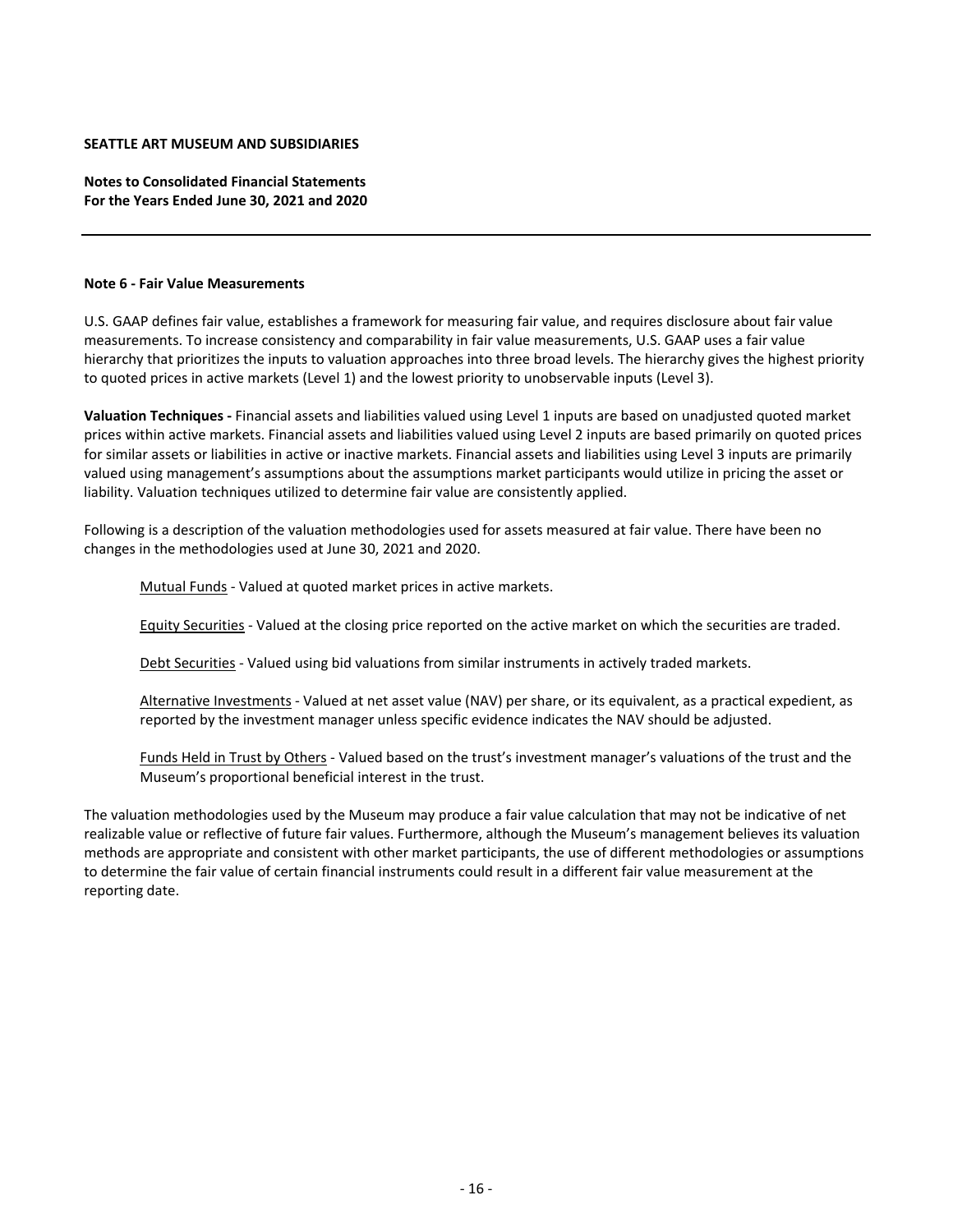**Notes to Consolidated Financial Statements For the Years Ended June 30, 2021 and 2020**

# **Note 6 ‐ Continued**

**Fair Values Measured on a Recurring Basis ‐** Fair values of assets measured on a recurring basis at June 30, 2021 and 2020, were as follows:

|                                            | Fair Value Measurements at June 30, 2021 |            |    |         |    |            |     |               |  |  |
|--------------------------------------------|------------------------------------------|------------|----|---------|----|------------|-----|---------------|--|--|
|                                            |                                          | Level 1    |    | Level 2 |    | Level 3    |     | Total         |  |  |
| <b>Funds Held in Trust by Others</b>       |                                          |            |    |         |    | 13,576,259 | \$. | 13,576,259    |  |  |
| Investments:                               |                                          |            |    |         |    |            |     |               |  |  |
| Marketable securities-                     |                                          |            |    |         |    |            |     |               |  |  |
| Equity securities/mutual funds:            |                                          |            |    |         |    |            |     |               |  |  |
| Large blend                                | \$                                       | 18,742,428 | \$ |         | \$ |            | \$  | 18,742,428    |  |  |
| Foreign large growth                       |                                          | 13,151,882 |    |         |    |            |     | 13,151,882    |  |  |
| Natural resources                          |                                          | 3,820,417  |    |         |    |            |     | 3,820,417     |  |  |
| Foreign large blend                        |                                          | 4,307,870  |    |         |    |            |     | 4,307,870     |  |  |
| Global bond funds                          |                                          | 3,333,317  |    |         |    |            |     | 3,333,317     |  |  |
| Debt securities/mutual funds:              |                                          |            |    |         |    |            |     |               |  |  |
| Aggregate bonds                            |                                          | 3,889,306  |    |         |    |            |     | 3,889,306     |  |  |
| Inflation protection                       |                                          | 5,629,244  |    |         |    |            |     | 5,629,244     |  |  |
| U.S. government                            |                                          | 14,730,469 |    |         |    |            |     | 14,730,469    |  |  |
| <b>Total Investments in the</b>            |                                          |            |    |         |    |            |     |               |  |  |
| <b>Fair Value Hierarchy</b>                |                                          | 67,604,933 | Ş  |         |    |            |     | 67,604,933    |  |  |
| Investments measured at NAV <sup>(a)</sup> |                                          |            |    |         |    |            |     | 127,818,257   |  |  |
| Interest-bearing cash <sup>(b)</sup>       |                                          |            |    |         |    |            |     | 2,949,949     |  |  |
| <b>Total Investments</b>                   |                                          |            |    |         |    |            |     | \$198,373,139 |  |  |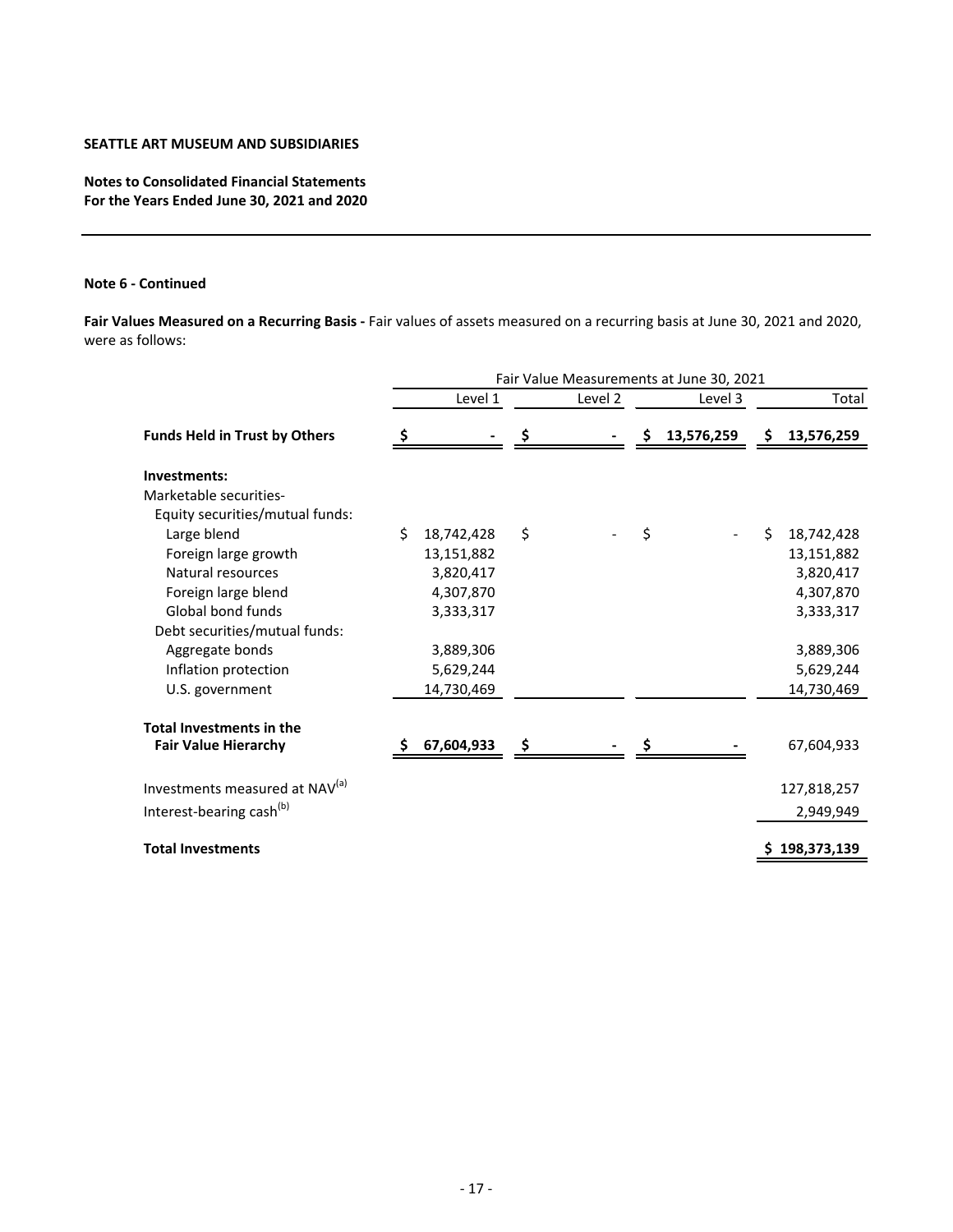# **Notes to Consolidated Financial Statements For the Years Ended June 30, 2021 and 2020**

#### **Note 6 ‐ Continued**

|                                            | Fair Value Measurements at June 30, 2020 |            |    |                    |     |            |                  |
|--------------------------------------------|------------------------------------------|------------|----|--------------------|-----|------------|------------------|
|                                            |                                          | Level 1    |    | Level <sub>2</sub> |     | Level 3    | Total            |
| <b>Funds Held in Trust by Others</b>       |                                          |            |    |                    | \$. | 10,770,845 | \$<br>10,770,845 |
| Investments:                               |                                          |            |    |                    |     |            |                  |
| Marketable securities-                     |                                          |            |    |                    |     |            |                  |
| Equity securities/mutual funds:            |                                          |            |    |                    |     |            |                  |
| Large blend                                | Ś.                                       | 15,230,394 | \$ |                    | \$  |            | \$<br>15,230,394 |
| Foreign large growth                       |                                          | 11,616,821 |    |                    |     |            | 11,616,821       |
| Natural resources                          |                                          | 2,538,574  |    |                    |     |            | 2,538,574        |
| Foreign large blend                        |                                          | 3,490,156  |    |                    |     |            | 3,490,156        |
| Global bond funds                          |                                          | 3,407,987  |    |                    |     |            | 3,407,987        |
| Debt securities/mutual funds:              |                                          |            |    |                    |     |            |                  |
| Aggregate bonds                            |                                          | 3,753,032  |    |                    |     |            | 3,753,032        |
| Inflation protection                       |                                          | 4,326,462  |    |                    |     |            | 4,326,462        |
| U.S. government                            |                                          | 13,912,454 |    |                    |     |            | 13,912,454       |
| <b>Total Investments in the</b>            |                                          |            |    |                    |     |            |                  |
| <b>Fair Value Hierarchy</b>                |                                          | 58,275,880 |    |                    |     |            | 58,275,880       |
| Investments measured at NAV <sup>(a)</sup> |                                          |            |    |                    |     |            | 83,783,615       |
| Interest-bearing cash <sup>(b)</sup>       |                                          |            |    |                    |     |            | 4,008,447        |
|                                            |                                          |            |    |                    |     |            |                  |
| <b>Total Investments</b>                   |                                          |            |    |                    |     |            | \$146,067,942    |

(a) In accordance with U.S. GAAP, certain investments that were measured at fair value using the NAV per share (or its equivalent) practical expedient, which is industry standard, have not been classified in the fair value hierarchy. The fair value amounts presented in these tables are intended to permit reconciliation of the fair value hierarchy to the investment line item presented in the consolidated balance sheets.

(b) Interest-bearing cash is reported at cost plus accrued interest. The balance presented in these tables are intended to permit reconciliation of the fair value hierarchy to the investment line item presented in the consolidated balance sheets.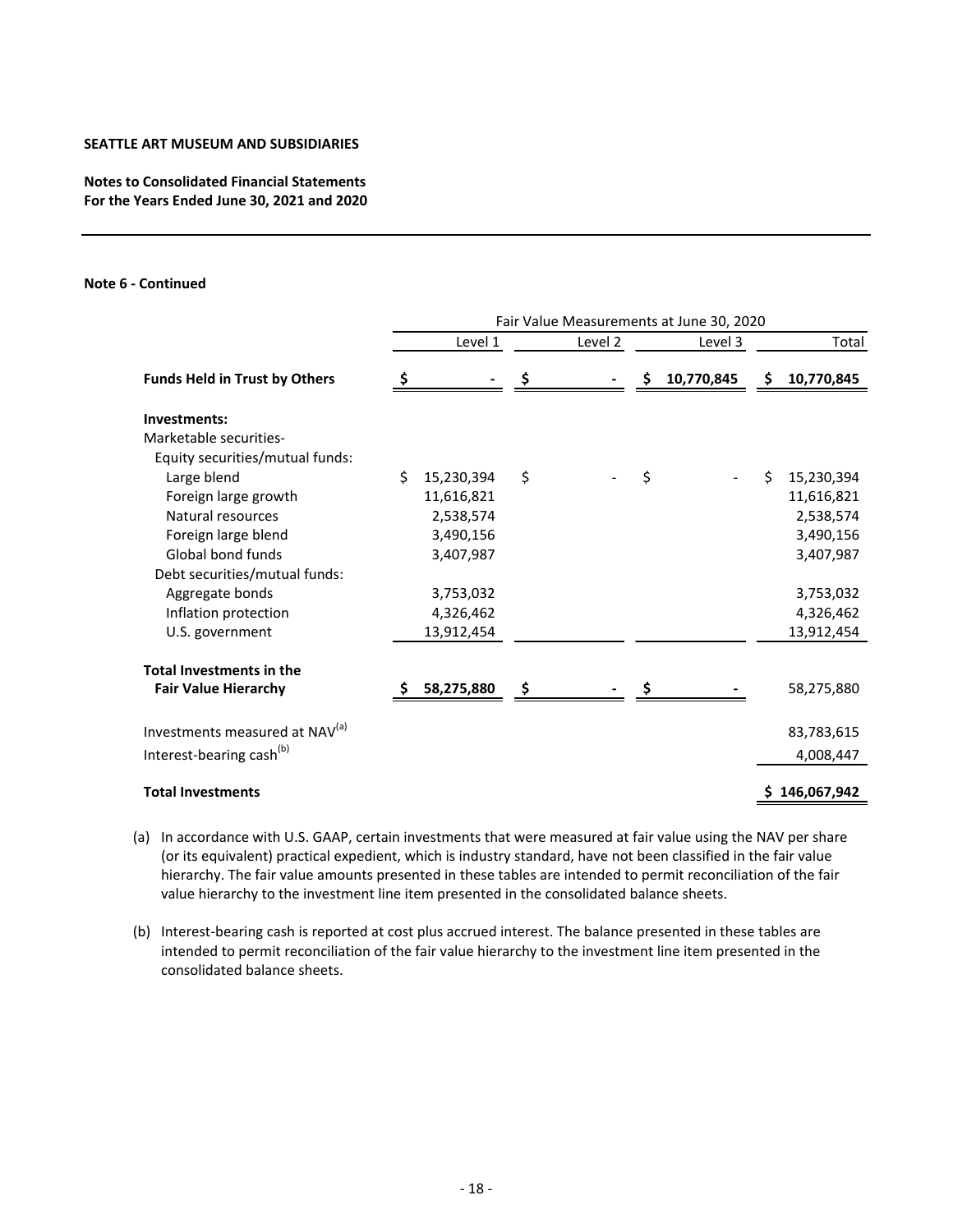# **Notes to Consolidated Financial Statements For the Years Ended June 30, 2021 and 2020**

#### **Note 6 ‐ Continued**

The table below summarizes significant terms of the agreements with investment companies that value investments at NAV. There are no significant redemption restrictions or unfunded commitments on other types of investments.

| Asset Class                           | Fair Value      | Remaining<br>Life | Unfunded<br>Commitments | Redemption<br>Terms                                                                                                 | Redemption<br>Restrictions                                                                            |
|---------------------------------------|-----------------|-------------------|-------------------------|---------------------------------------------------------------------------------------------------------------------|-------------------------------------------------------------------------------------------------------|
| <b>Limited Partnerships:</b>          |                 |                   |                         |                                                                                                                     |                                                                                                       |
| Global venture capital/               |                 |                   |                         |                                                                                                                     |                                                                                                       |
| private equity                        | \$<br>1,225,308 | Through 2022      | \$<br>64,500            | None                                                                                                                | None                                                                                                  |
| US private equity                     | 1,842,033       | Through 2022      | 7,283,390               | None                                                                                                                | None                                                                                                  |
| US venture capital                    | 23,818,488      | Through 2022      | 6,780,285               | None                                                                                                                | None                                                                                                  |
| <b>Emerging markets</b>               | 4,590,885       | None              | None                    | Quarterly with 60 days<br>notice.                                                                                   | None                                                                                                  |
| Other                                 | 2,101,174       | Through 2027      | None                    | None                                                                                                                | None                                                                                                  |
| Multi-strategy                        | 3,253,413       | None              | None                    | Quarterly with 90 days<br>notice.                                                                                   | None                                                                                                  |
| Real assets                           | 1,474,001       | None              | None                    | Monthly with 16 days<br>notice.                                                                                     | None                                                                                                  |
| <b>Limited Liability Corporation:</b> |                 |                   |                         |                                                                                                                     |                                                                                                       |
| Real assets                           | 342,187         | Through 2020      | 327,500                 | None                                                                                                                | None                                                                                                  |
| Other                                 | 2,526,894       | None              | None                    | Monthly with 10 days<br>notice.                                                                                     | None                                                                                                  |
| Global equity                         | 8,502,114       | None              | 2,100,000               | Weekly with 3 business<br>days notice.                                                                              | None                                                                                                  |
| <b>Direct Investment:</b>             |                 |                   |                         |                                                                                                                     |                                                                                                       |
| Long/short equity                     | 72,529          | None              | None                    | Varies from annual or<br>18 months with 45<br>days' notice to annual<br>or every two years with<br>60 days' notice. | No redemption gate-<br>20% fund level gate;<br>one-third and one-<br>quarter investor level<br>gates. |
| Opportunistic                         | 21,398,513      | None              | None                    | Varies from annual to<br>every two years with 90<br>days notice.                                                    | No redemption gate-<br>10% fund level gate.                                                           |
| US private equity                     | 22,408,349      | None              | None                    | Monthly with 31 days<br>notice.                                                                                     | None                                                                                                  |
| <b>Emerging markets</b>               | 18,801,841      | None              | None                    | Monthly with 60 days<br>notice.                                                                                     | None                                                                                                  |
| <b>International Equity Funds:</b>    |                 |                   |                         |                                                                                                                     |                                                                                                       |
| <b>Emerging markets</b>               | 5,016,322       | None              | None                    | Monthly with 60 days<br>notice.                                                                                     | None                                                                                                  |
| Global equity                         | 10,444,206      | None              | None                    | Monthly with 10<br>business days notice.                                                                            | None                                                                                                  |
|                                       | \$127,818,257   |                   | \$<br>16,555,675        |                                                                                                                     |                                                                                                       |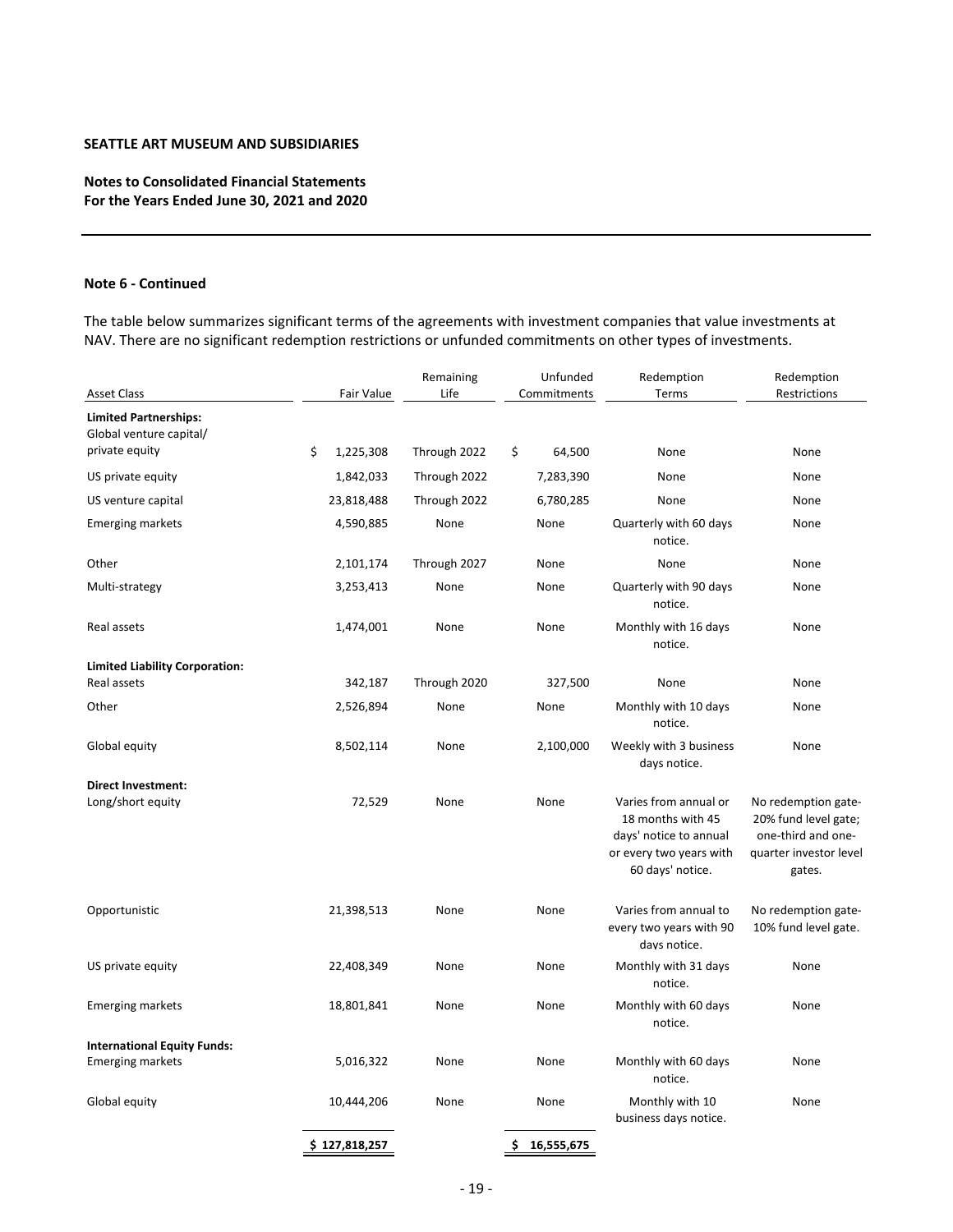# **Notes to Consolidated Financial Statements For the Years Ended June 30, 2021 and 2020**

#### **Note 7 ‐ Property and Equipment**

Property and equipment is summarized as follows at June 30:

|                                                                                | 2021                                              | 2020                                              |
|--------------------------------------------------------------------------------|---------------------------------------------------|---------------------------------------------------|
| Furnishings and equipment<br><b>Buildings</b>                                  | Ś<br>23,398,686<br>123,910,449                    | Ś.<br>23,022,252<br>123,910,449                   |
| Tenant improvements<br>Remediation and hardscaping<br>Land<br>Work in progress | 22,977,038<br>39,216,655<br>17,797,741<br>932,105 | 22,977,038<br>39,179,760<br>17,797,741<br>299,599 |
| Less accumulated depreciation                                                  | 228,232,674<br>(83,892,922)<br>\$144,339,752      | 227,186,839<br>(77,087,646)<br>150,099,193<br>S.  |

During the year ended June 30, 2021, the Museum entered into a \$1.3 million contract for equipment. At June 30, 2021, the remaining commitment on the contract was \$0.6 million and is estimated to be completed during the year ending June 30, 2022.

Work in progress at June 30, 2021 consisted primarily of costs related equipment. Work in progress at June 30, 2020 consisted primarily of costs related to new arts enterprise software.

## **Note 8 ‐ Benefit Plans**

**Defined Contribution Retirement Plan ‐** The Museum maintains a defined contribution retirement plan (the DC Plan) qualified under Section 403(b) of the Internal Revenue Code. The DC Plan covers all permanent employees who have completed at least 1,000 hours of service and have attained the age of 21 years. Employer contributions are vested over a six year period. For the years ended June 30, 2021 and 2020, the Museum contributed \$19,133 and \$468,709, respectively.

**Defined Benefit Retirement Plan ‐** The Museum also maintains a defined benefit pension plan (the DB Plan) covering a portion of its employees. Participant benefits are primarily related to years of credited service and annual earnings. As of September 1, 2006, the DB Plan was frozen to new participants. During the year ended June 30, 2013, the DB Plan was amended to freeze the accrual of benefits for all participants as of June 30, 2013. Benefits accrued through June 30, 2013, will not be reduced and participants will continue to earn vesting credit if not fully vested. The Museum's funding policy is to contribute amounts to the DB Plan sufficient to comply with the minimum regulatory funding requirements. For the years ended June 30, 2021 and 2020, the Museum recognized \$256,367 and \$104,780, respectively, of net periodic pension cost.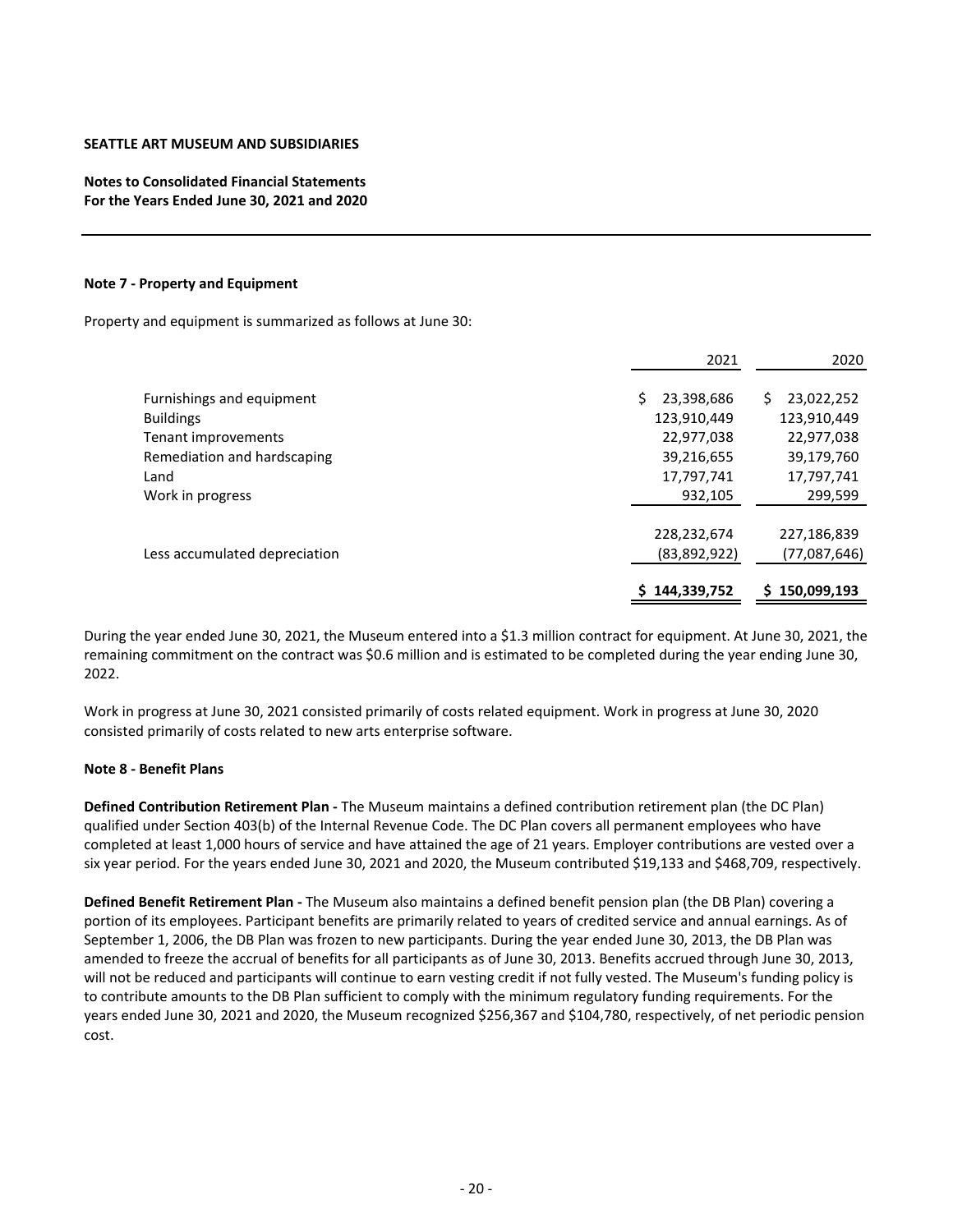# **Notes to Consolidated Financial Statements For the Years Ended June 30, 2021 and 2020**

#### **Note 8 ‐ Continued**

Pension funding requirements are computed by an actuary and are subject to certain actuarial assumptions regarding discount rates and mortality rates. The obligations, funded status, and change in benefit obligations computed by the actuary and amounts recognized in the Museum's consolidated financial statements as of and for the years ended June 30:

|                                                              |    | 2021          | 2020 |             |
|--------------------------------------------------------------|----|---------------|------|-------------|
| Change in projected benefit obligation-                      |    |               |      |             |
| Projected benefit obligation at beginning of year            | Ś. | 13,876,976    | Ś.   | 12,408,013  |
| Service cost                                                 |    | 75,908        |      |             |
| Interest cost                                                |    | 323,723       |      | 399,633     |
| Assumptions change                                           |    | (235, 459)    |      |             |
| Benefits paid                                                |    | (1, 251, 177) |      | (522, 272)  |
| Administrative expenses                                      |    | (63, 112)     |      | (66, 447)   |
| Actuarial (gain) loss                                        |    | (531, 871)    |      | 1,658,049   |
| Projected benefit obligation at end of year                  |    | 12,194,988    |      | 13,876,976  |
| Change in plan assets-                                       |    |               |      |             |
| Fair value of plan assets at beginning of year               |    | 9,443,510     |      | 9,453,187   |
| Actual gain return on plan assets                            |    | 2,310,810     |      | 579,042     |
| Benefits paid                                                |    | (1, 251, 177) |      | (522, 272)  |
| Administrative expenses                                      |    | (63, 112)     |      | (66, 447)   |
| Fair value of plan assets at end of year                     |    | 10,440,031    |      | 9,443,510   |
| <b>Funded Status at Year End (Minimum Pension Liability)</b> |    | (1,754,957)   | \$.  | (4,433,466) |
| <b>Accumulated Benefit Obligation</b>                        |    | 12,194,988    | Ş    | 13,876,976  |

Assumptions used to determine the benefit obligations for the DB Plan were as follows as of June 30:

|                                                     | 2021  | 2020  |
|-----------------------------------------------------|-------|-------|
| Weighted-average assumptions used to determine      |       |       |
| net periodic pension cost-                          |       |       |
| Assumed discount rate                               | 2.59% | 3.31% |
| Expected long-term rate of return on DB Plan assets | 6.00% | 6.00% |
| Rate of compensation increase                       | N/A   | N/A   |
| Weighted-average assumptions used to determine      |       |       |
| benefit obligations-                                |       |       |
| Assumed discount rate                               | 2.42% | 2.42% |
| Rate of compensation increase                       | N/A   | N/A   |

The expected long‐term rate of return on assets reflects anticipated future experience. This basis is consistent with the prior period.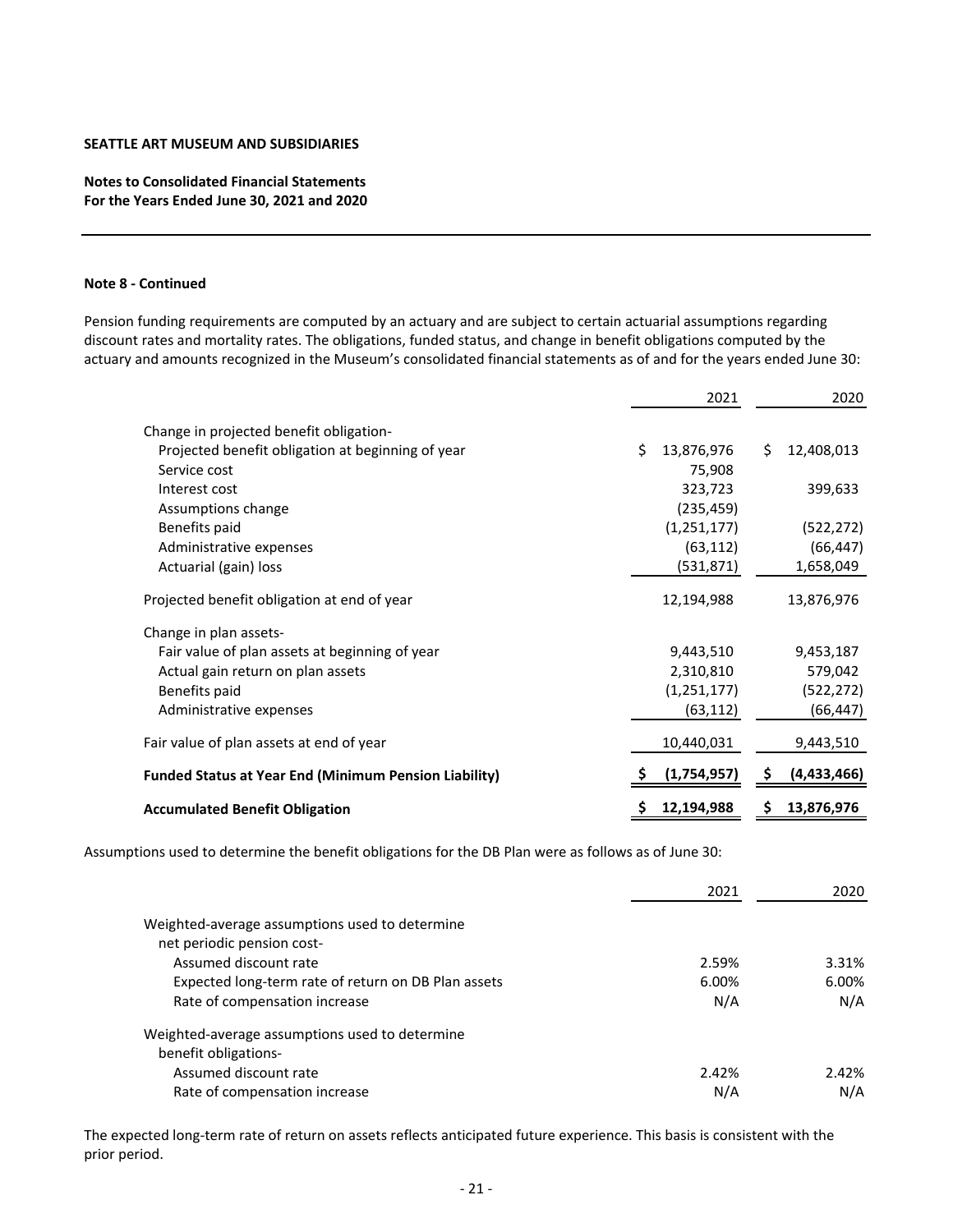# **Notes to Consolidated Financial Statements For the Years Ended June 30, 2021 and 2020**

#### **Note 8 ‐ Continued**

Investment goals and risk management practices:

- ‐ The total portfolio will be managed on a balanced basis with considerations for diversification, quality and marketability, in accordance with the investment policy statement.
- ‐ The portfolio strategy employed seeks total return over a long‐term basis. Consistency of returns on an annual basis is emphasized over individual year results.

The inputs and valuation techniques used to measure the fair value of the assets are consistently applied and described in Note 6. All assets are valued using Level 1 inputs and consisted of the following at June 30:

|                                              | 2021                   |     | 2020                   |
|----------------------------------------------|------------------------|-----|------------------------|
| Money market funds                           | \$<br>322,249          | \$  | 232,879                |
| Debt mutual funds-<br>Intermediate-term      | 3,624,862              |     | 3,007,845              |
| <b>Equity mutual funds-</b><br>International |                        |     |                        |
| Large blend                                  | 1,592,615<br>1,101,101 |     | 1,536,676<br>1,025,606 |
| Small blend<br>Large value                   | 820,065<br>1,306,976   |     | 853,697<br>1,147,953   |
| Large growth                                 | 1,328,604              |     | 1,356,188              |
| Real estate mutual funds                     | 343,559                |     | 282,666                |
| <b>Total Plan Assets</b>                     | 10,440,031             | \$. | 9,443,510              |

Pension benefit payments, which reflect expected future service, are expected to be paid in future years. Expected future benefit payments for each of the next five fiscal years and in the aggregate for the next five years are:

For the Fiscal Year Ending June 30,

|                   | 7,795,037     |
|-------------------|---------------|
| 2027 through 2031 | 3,739,541     |
| 2026              | 780,201       |
| 2025              | 799,501       |
| 2024              | 819,954       |
| 2023              | 832,559       |
| 2022              | \$<br>823,281 |
|                   |               |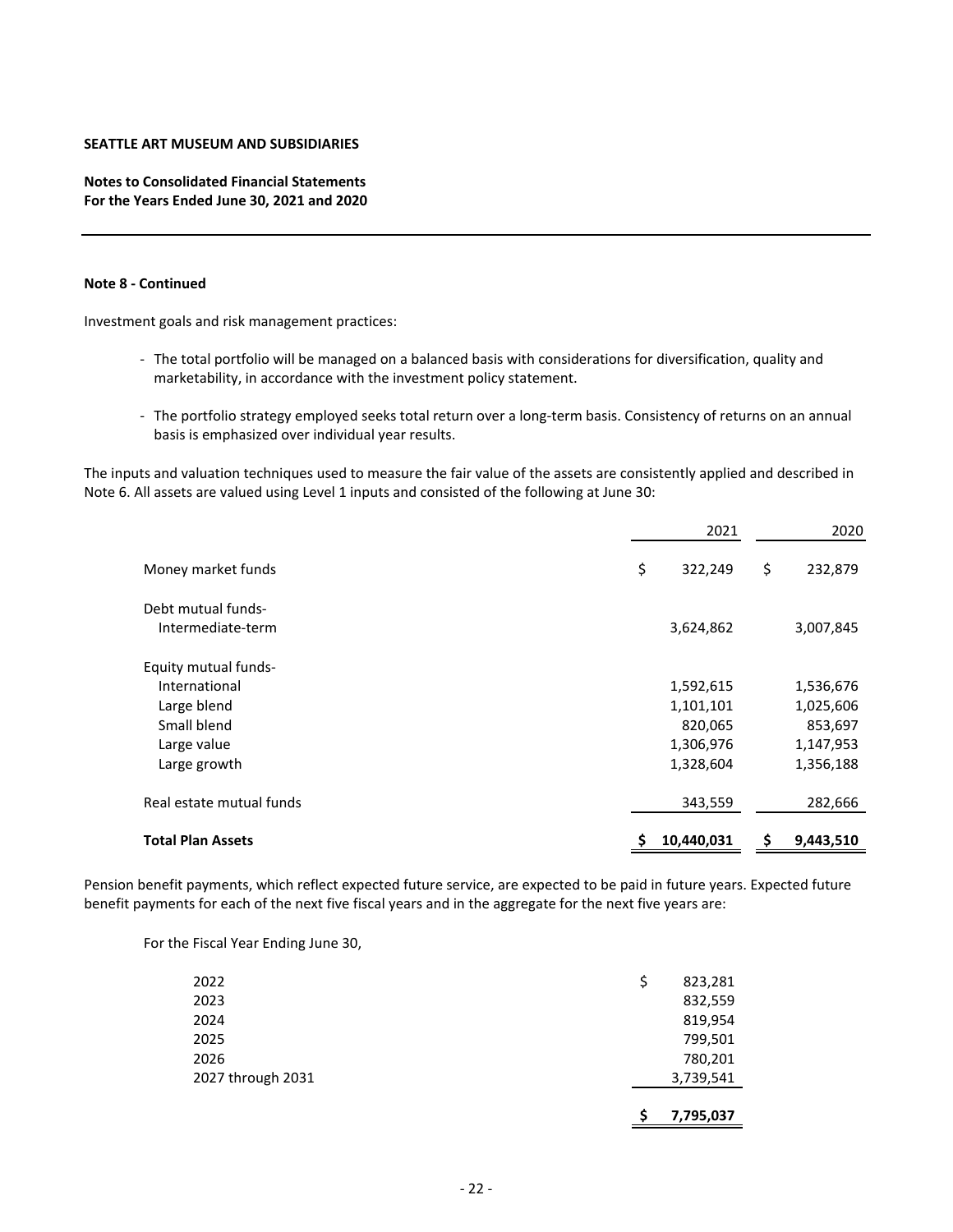# **Notes to Consolidated Financial Statements For the Years Ended June 30, 2021 and 2020**

# **Note 9 ‐ Notes Payable**

Notes payable consisted of the following at June 30:

|                                                                                                                                                                                                                                                                                                                                                                                                        |    | 2021                      | 2020                     |
|--------------------------------------------------------------------------------------------------------------------------------------------------------------------------------------------------------------------------------------------------------------------------------------------------------------------------------------------------------------------------------------------------------|----|---------------------------|--------------------------|
| Note payable to FSP-RIC, LLC in the original amount of \$2,507,400;<br>bears interest at 7% per annum; monthly payment of principal and<br>interest beginning on February 2012; matures in May 2031.                                                                                                                                                                                                   | \$ | 1,826,567                 | \$<br>1,949,954          |
| Note payable to U.S. Bank in the original amount of \$2,802,964;<br>bears interest at a rate of 4.22% per annum which is partially<br>subsidized, resulting in an effective interest rate of 1.32% during<br>the years ended June 30, 2021 and 2020; monthly payment of<br>principal and interest beginning on May 2017; matures in May<br>2031; secured with all equipment, property and improvements |    |                           |                          |
| acquired with proceeds of the loan.<br>Note payable to U.S. Bank that allows for borrowings up to \$15<br>million through a draw period that ends on the maturity date of<br>April 25, 2023; bears interest at a rate of LIBOR plus 1.06%; interest<br>is payable monthly; principal due at maturity; secured by the<br>SAAM campaign pledges receivable.                                              |    | 2,229,457<br>1,200,000    | 2,367,266<br>3,100,000   |
| Note payable to U.S. Bank that allows for borrowings up to \$2<br>million through a draw period that ended April 25, 2020; bears<br>interest at a rate of LIBOR plus 1.32%; interest is payable monthly<br>and monthly payments of principal began May 2020; matures in<br>April 2025; secured by the purchased asset.                                                                                 |    | 1,237,500                 | 1,327,500                |
| Paycheck Protection Program loan payable to a bank carrying an<br>annual interest rate of 1%. Principal and interest are payable in<br>monthly installments beginning August 2021 through maturity on<br>April 16, 2025.                                                                                                                                                                               |    | 2,860,600                 | 2,860,600                |
| Paycheck Protection Program loan payable to a bank carrying an<br>annual interest rate of 1%. Principal and interest are payable in<br>monthly installments beginning June 2022 through maturity on<br>February 6, 2026.                                                                                                                                                                               |    | 2,000,000                 |                          |
| Gross notes payable<br>Less current portion                                                                                                                                                                                                                                                                                                                                                            |    | 11,354,124<br>(1,051,115) | 11,605,320<br>(351, 197) |
| <b>Long-Term Portion of Notes Payable</b>                                                                                                                                                                                                                                                                                                                                                              | S  | 10,303,009                | \$<br>11,254,123         |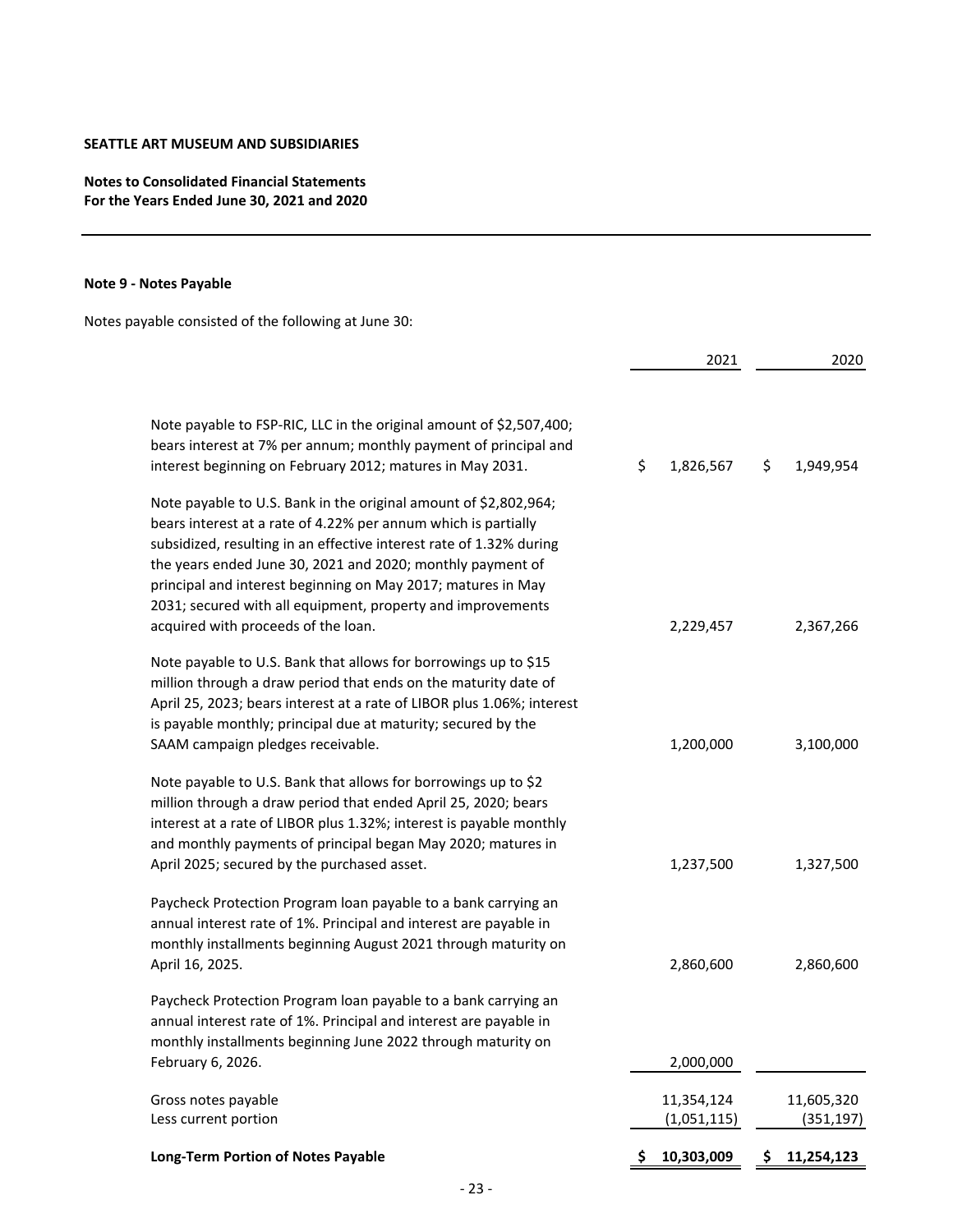**Notes to Consolidated Financial Statements For the Years Ended June 30, 2021 and 2020**

#### **Note 9 ‐ Continued**

Interest expense for the years ended June 30, 2021 and 2020 was \$217,752 and \$356,394, respectively.

Aggregate principal maturities on the notes payable are as follows:

| For the Year Ending June 30, | Paycheck<br>Protection<br>Program Loan | Other<br><b>Notes</b><br>Payable |     | Total      |
|------------------------------|----------------------------------------|----------------------------------|-----|------------|
| 2022                         | \$<br>678,048                          | \$<br>373,067                    | \$. | 1,051,115  |
| 2023                         | 1,326,988                              | 1,596,342                        |     | 2,923,330  |
| 2024                         | 1,340,319                              | 421,107                          |     | 1,761,426  |
| 2025                         | 1,146,135                              | 447,454                          |     | 1,593,589  |
| 2026                         | 369,110                                | 1,262,978                        |     | 1,632,088  |
| Thereafter                   |                                        | 2,392,576                        |     | 2,392,576  |
|                              | 4,860,600                              | 6,493,524                        |     | 11,354,124 |

**Paycheck Protection Program Loans ‐** In response to the COVID‐19 pandemic, the U.S. Congress passed the Coronavirus Aid, Relief, and Economic Securities Act (CARES Act). Included in the CARES Act was the Paycheck Protection Program (PPP) to provide loans to qualifying small businesses and not-for-profit organizations to cover certain eligible expenses. The Museum received PPP loans during both the years ended June 30, 2021 and 2020. All or a portion of the PPP loans may be forgiven if certain terms and conditions of the program are met.

The Museum's accounting policy for recognition of revenue from forgiveness of the PPP loan is to recognize the gain from forgiveness when loan forgiveness is approved by the Small Business Administration (SBA). No such gain was recognized during the years ended June 30, 2021 or 2020. In July 2021, the Museum received notification from the lender and SBA that the first PPP loan of \$2.8 million was forgiven in full.

# **Note 10 ‐ Line of Credit**

The Museum has a \$7,000,000 line of credit with U.S. Bank. The line of credit is due on demand and collateralized with general endowment assets. Amounts borrowed under this agreement bear interest at 0.9% per annum plus the one-month LIBOR rate quoted by U.S. Bank (1.03% at June 30, 2021). All outstanding principal is due April 30, 2022. There were no outstanding balances at June 30, 2021 or 2020. The Museum is subjected to certain loan covenants as stipulated in the debt agreements, which include a liquidity coverage ratio, fixed charge coverage ratio and collateral coverage ratio among others. As of June 30, 2021 and 2020, the Museum was in compliance with loan covenants.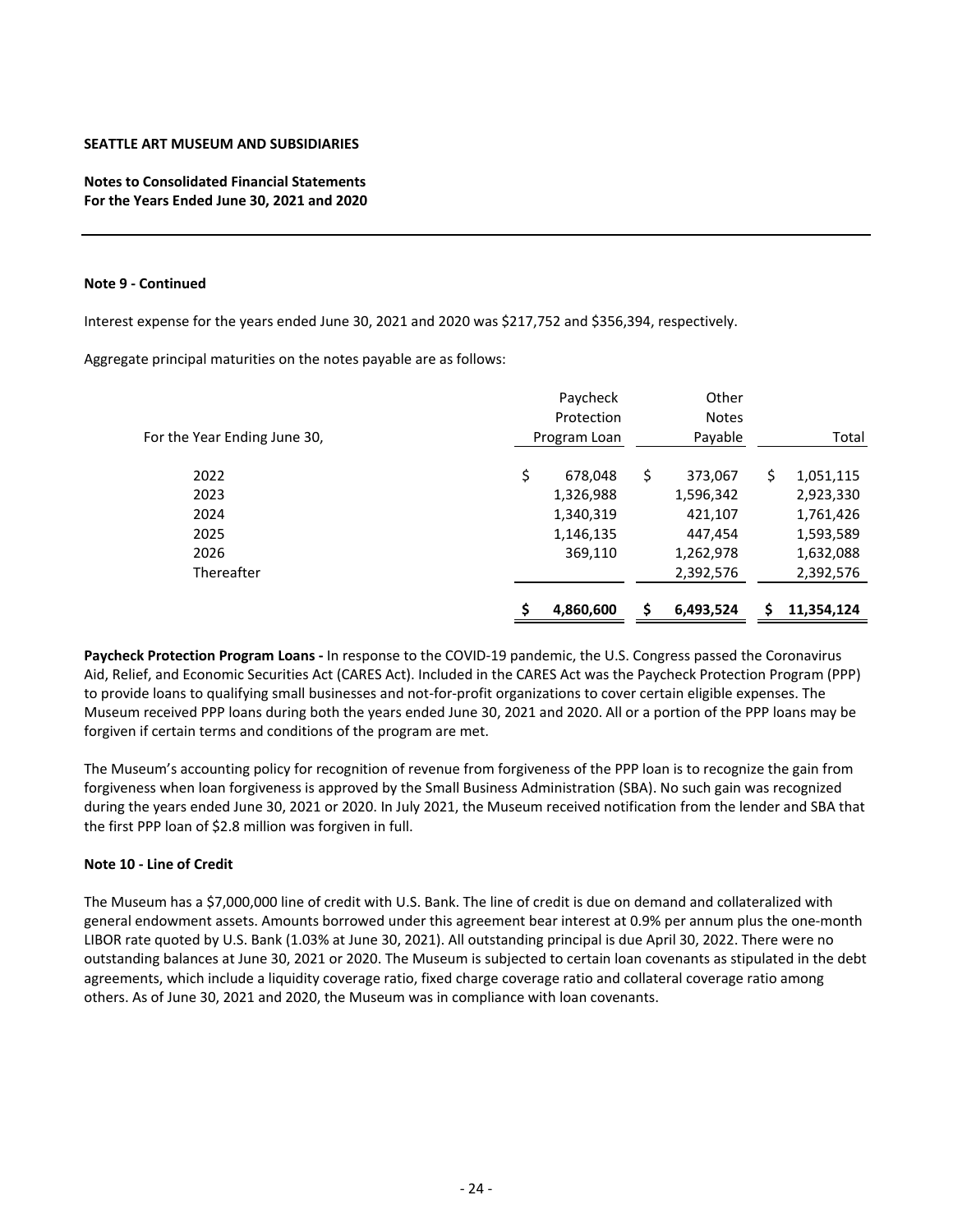# **Notes to Consolidated Financial Statements For the Years Ended June 30, 2021 and 2020**

#### **Note 11 ‐ Net Assets**

Net assets consisted of the following at June 30:

|                                                           | 2021          | 2020          |
|-----------------------------------------------------------|---------------|---------------|
| <b>Net Assets Without Donor Restriction:</b>              |               |               |
| SAM and controlling interest in consolidated subsidiaries | \$149,879,118 | \$152,371,012 |
| Noncontrolling interest in consolidated subsidiaries      | 6,460,676     | 6,073,685     |
| <b>Total Net Assets Without Donor Restriction</b>         | 156,339,794   | 158,444,697   |
| <b>Net Assets With Donor Restriction:</b>                 |               |               |
| Time restricted pledges                                   | 2,715,773     | 2,724,905     |
| Purpose restricted, including accumulated investment      |               |               |
| earnings or deficits of endowment funds-                  |               |               |
| Art acquisition                                           | 4,314,069     | 2,256,774     |
| Capital projects                                          | 152,539       | 157,206       |
| <b>Conservation Center</b>                                | 1,411,026     | 460,965       |
| Education                                                 | 4,922,270     | (735, 336)    |
| Exhibition and collection care                            | 4,986,130     | (387, 276)    |
| General operations                                        | 22,854,707    | 1,471,766     |
| Sculpture park operations                                 | 8,381,377     | 2,569,586     |
| Library                                                   | 51,607        | 8,354         |
| Technology                                                | 60,237        | 23,595        |
| Perpetual portion of endowment funds,                     |               |               |
| restricted for the following purposes-                    |               |               |
| Art acquisition                                           | 7,778,450     | 5,778,450     |
| <b>Conservation Center</b>                                | 567,500       | 567,324       |
| Education                                                 | 22,572,708    | 22,572,555    |
| Exhibition and collection care                            | 35,525,830    | 33,494,556    |
| General operations                                        | 80,951,407    | 76,967,559    |
| Sculpture park operations                                 | 20,614,268    | 20,614,268    |
| Library                                                   | 164,354       | 164,354       |
| Technology                                                | 162,000       | 162,000       |
| Funds held in trust by others                             | 13,576,259    | 10,770,845    |
| <b>Total Net Assets With Donor Restriction</b>            | 231,762,511   | 179,642,450   |
| <b>Total Net Assets</b>                                   | \$388,102,305 | \$338,087,147 |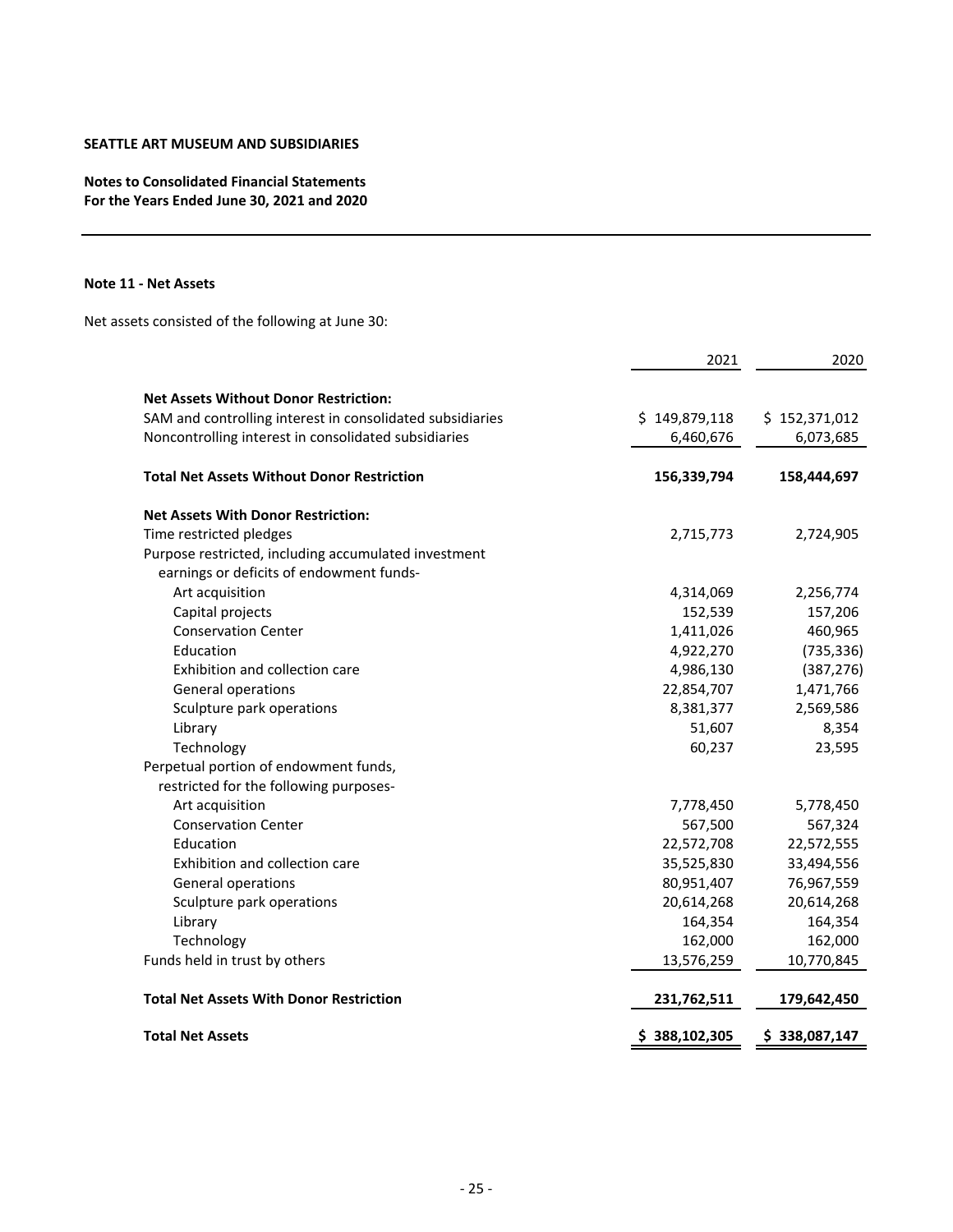**Notes to Consolidated Financial Statements For the Years Ended June 30, 2021 and 2020**

#### **Note 11 ‐ Continued**

**Net Assets With Donor Restrictions ‐ Capital Projects ‐** Contributions received to acquire long‐lived assets are reported as contributions with donor restriction and released from restriction when the asset is placed in service. There are some minor funds available to support art acquisitions, curatorial research, education programs or other specific purposes, as well as unreleased endowment earnings that carry donor purposed restrictions. During the year ended June 30, 2020, \$49.5 million was released from restriction for capital projects due to the completion of the SAAM renovation and expansion project (Note 2) and the placement of that project in service.

The following is a schedule of changes in the consolidated net assets without donor restriction of the Museum attributable to SAM and to the noncontrolling interest in the consolidated subsidiaries for the years ended June 30:

|                                                       |               | Noncontrolling |           |               |  |
|-------------------------------------------------------|---------------|----------------|-----------|---------------|--|
|                                                       | SAM           |                | Interest  | Total         |  |
| Balances, June 30, 2019                               | \$111,533,785 | S              | 1,948,356 | \$113,482,141 |  |
| Capital contribution from noncontrolling interest     |               |                | 4,479,267 | 4,479,267     |  |
| Capital distribution to noncontrolling interest       |               |                | (20, 670) | (20, 670)     |  |
| Other changes in net assets without donor restriction | 40,837,227    |                | (333,268) | 40,503,959    |  |
| Balances, June 30, 2020                               | 152,371,012   |                | 6,073,685 | 158,444,697   |  |
| Cumulative effect adjustment (Note 18)                | (805,465)     |                |           | (805, 465)    |  |
| Capital contribution from noncontrolling interest     |               |                | 714,232   | 714,232       |  |
| Other changes in net assets without donor restriction | (1,686,429)   |                | (327,241) | (2,013,670)   |  |
| Total change in net assets without donor restriction  | (2,491,894)   |                | 386,991   | (2, 104, 903) |  |
| Balances, June 30, 2021                               | \$149,879,118 |                | 6,460,676 | \$156,339,794 |  |

## **Note 12 ‐ Endowments**

The Museum's endowments consist of over 100 funds established for a variety of purposes. As required by U.S. GAAP, net assets associated with endowment funds are classified and reported based on the existence or absence of donor-imposed restrictions.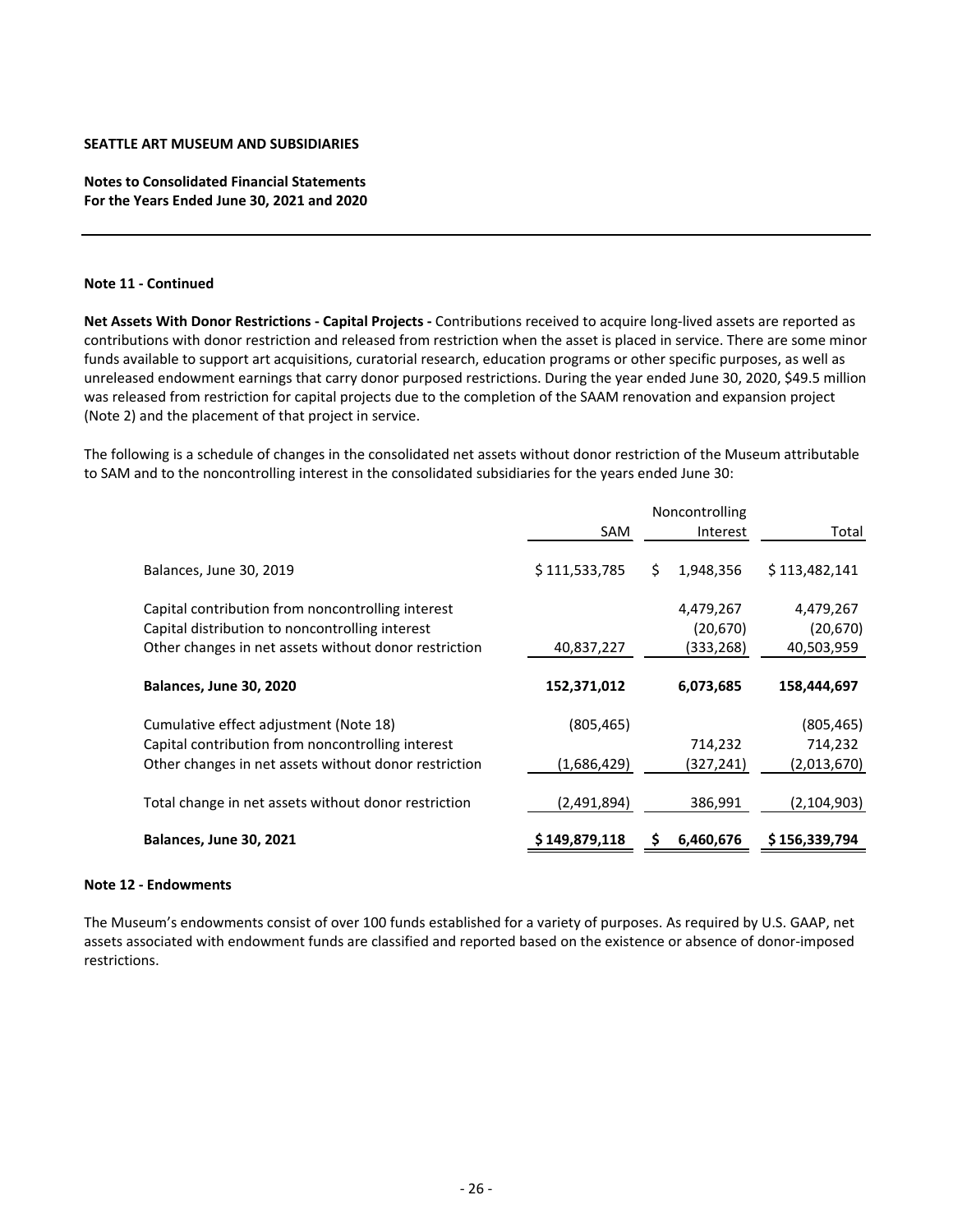**Notes to Consolidated Financial Statements For the Years Ended June 30, 2021 and 2020**

#### **Note 12 ‐ Continued**

**Interpretation of Relevant Law ‐** The Museum is subject to the Washington State Prudent Management of Institutional Funds Act (PMIFA) and, thus, classifies amounts in its donor‐restricted endowment funds as net assets with donor restriction because those net assets are time restricted until the Board of Trustees appropriates such amounts for expenditure. Some of those net assets also are subject to purpose restrictions that must be met before reclassifying those net assets to net assets without donor restriction. The Board of Trustees of the Museum has interpreted PMIFA as not requiring the maintenance of purchasing power of the original gift amount contributed to an endowment fund, unless a donor stipulates the contrary. As a result of this interpretation, when reviewing its donor-restricted endowment funds, the Museum considers a fund to be underwater if the fair value of the fund is less than the sum of (a) the original value of initial and subsequent gift amounts donated to the fund and (b) any accumulations to the fund that are required to be maintained in perpetuity in accordance with the direction of the applicable donor gift instrument. The Museum has interpreted PMIFA to permit spending from underwater funds in accordance with the prudent measures required under the law. Additionally, in accordance with PMIFA, the Museum considers the following factors in making a determination to appropriate or accumulate donor‐restricted endowment funds:

- ‐ The duration and preservation of the fund;
- ‐ The purposes of the organization and the donor‐restricted endowment fund;
- ‐ General economic conditions;
- ‐ The possible effect of inflation and deflation;
- ‐ The expected total return from income and the appreciation of investments;
- ‐ Other resources of the organization; and
- ‐ The investment policies of the Museum.

As of June 30, endowment net assets, excluding endowment pledges receivable and funds held in trust by others, consisted of the following:

|                                                                 | 2021              | 2020          |
|-----------------------------------------------------------------|-------------------|---------------|
| Donor restricted endowment funds-                               |                   |               |
| Original donor-restricted gifts and amounts required            |                   |               |
| to be maintained in perpetuity by donor                         | 168,336,517<br>S. | \$160,321,066 |
| Accumulated investment earnings (deficit)                       | 33,813,297        | (4,560,149)   |
| <b>Total Endowment Net Assets</b>                               | \$202,149,814     | \$155,760,917 |
|                                                                 |                   |               |
| Reconciliation to endowment investments at June 30:             |                   |               |
|                                                                 | 2021              | 2020          |
| Endowment net assets                                            | \$202,149,814     | \$155,760,917 |
| Endowment cash receipts pending deposit to investment portfolio | (1,499,669)       | (7, 197, 885) |
| Endowment pledges receivable                                    | (4,742,006)       | (4,960,090)   |
| Conditional contribution deposited with endowment investments   | 2,465,000         | 2,465,000     |
| <b>Total Endowment Investments</b>                              | 198,373,139       | 146,067,942   |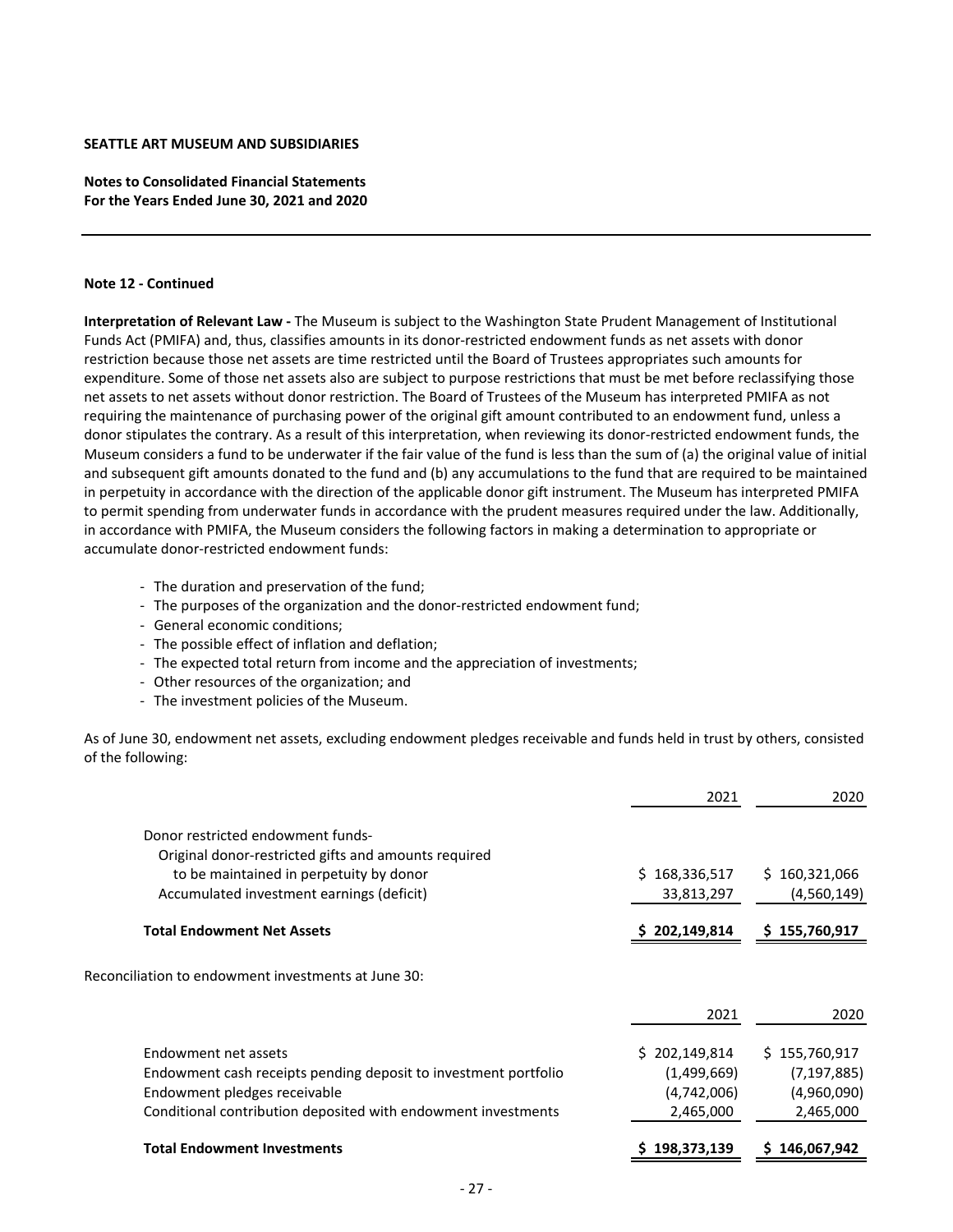# **Notes to Consolidated Financial Statements For the Years Ended June 30, 2021 and 2020**

#### **Note 12 ‐ Continued**

Changes to endowment net assets, excluding endowment pledges receivable and funds held in trust by others, for the years ended June 30, 2021 and 2020, were as follows:

|                                                                                                   | Original Gift<br>Amount and<br>Amounts<br>Required to be<br>Maintained<br>in Perpetuity |     | Accumulated<br>Investment<br>Earnings<br>(Deficit) | Total                  |
|---------------------------------------------------------------------------------------------------|-----------------------------------------------------------------------------------------|-----|----------------------------------------------------|------------------------|
| Balances, June 30, 2019                                                                           | \$148,513,571                                                                           | \$  | 3,731,522                                          | \$152,245,093          |
| Endowment investment return                                                                       |                                                                                         |     | (432, 174)                                         | (432, 174)             |
| Contributions and pledge payments<br>Appropriation of endowment                                   | 11,807,495                                                                              |     |                                                    | 11,807,495             |
| for expenditure                                                                                   |                                                                                         |     | (7,859,497)                                        | (7,859,497)            |
| Balances, June 30, 2020                                                                           | 160,321,066                                                                             |     | (4,560,149)                                        | 155,760,917            |
| Endowment investment return                                                                       |                                                                                         |     | 47,278,628                                         | 47,278,628             |
| Contributions and pledge payments<br>Pledge written off as bad debt<br>Appropriation of endowment | 8,015,451                                                                               |     | (750,000)                                          | 8,015,451<br>(750,000) |
| for expenditure                                                                                   |                                                                                         |     | (8, 155, 182)                                      | (8, 155, 182)          |
| Balances, June 30, 2021                                                                           | 168,336,517                                                                             | \$. | 33,813,297                                         | \$202,149,814          |

**Funds With Deficiencies ‐** From time to time, the fair value of assets associated with individual donor‐restricted endowment funds may fall below the level that the donor or PMIFA requires the Museum to retain as a fund of perpetual duration. Deficiencies of this nature existed in some of the Museum's donor-restricted endowment funds, which together have an original gift value of \$1,929,965, a current fair value of \$1,782,225, and a deficiency of \$147,740 as of June 30, 2021. As of June 30, 2020, the endowment funds with deficiencies of this nature had an original gift value of \$86,461,236, a current fair value of \$77,481,235, and a deficiency of \$8,980,001. These deficiencies resulted from unfavorable market fluctuations that occurred shortly after the investment of new contributions for donor-restricted endowment funds and continued appropriation for certain programs that was deemed prudent by the Board of Trustees.

**Return Objectives and Risk Parameters ‐** The Museum has adopted investment and spending policies for endowment assets that attempt to provide a predictable stream of funding to programs supported by its endowments while seeking to maintain the purchasing power of the endowment assets. Endowment assets include those assets of donor-restricted funds that the Museum must hold in perpetuity or for donor‐specified periods as well as board‐designated funds. Under this policy, as approved by the Board of Trustees, the endowment assets are invested in a manner that is intended to produce results that match or exceed the rate of return of a custom benchmark designed to effectively and proportionately represent the mix of asset classes within the Museum's portfolio while assuming a moderate level of investment risk. The primary investment objective of the endowment fund is to earn an average annual inflation-adjusted (real) return of at least 5% net of all investment management fees over the long term.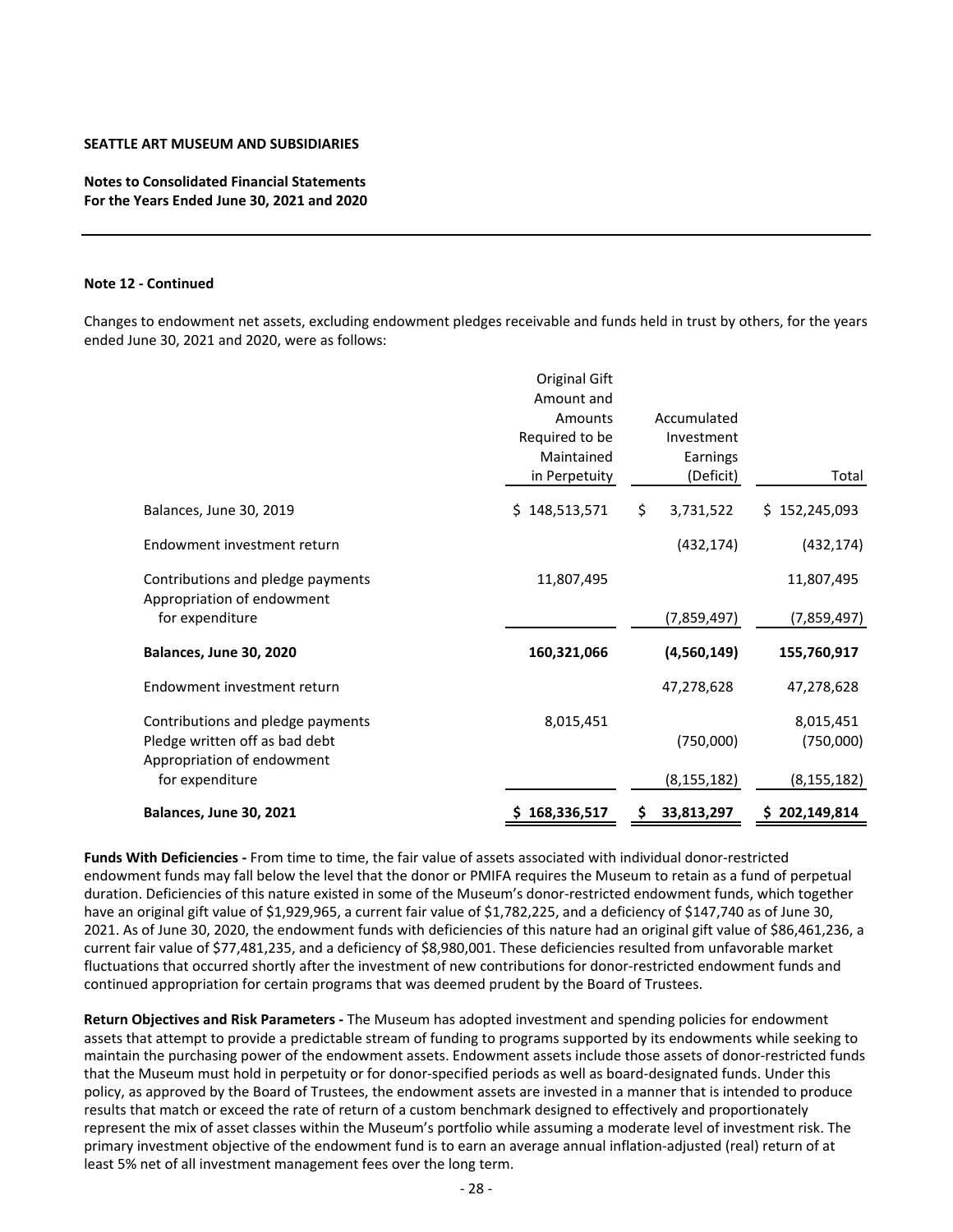**Notes to Consolidated Financial Statements For the Years Ended June 30, 2021 and 2020**

#### **Note 12 ‐ Continued**

**Strategies Employed for Achieving Objectives ‐** To satisfy its long‐term rate‐of‐return objectives, the Museum relies on a total return strategy in which investment returns are achieved through both capital appreciation, realized and unrealized gains and losses, and current yield, such as interest and dividends. The Museum targets a diversified asset allocation that places a greater emphasis on equity-based investments to achieve its long-term return objectives within prudent risk constraints.

**Spending Policy and How the Investment Objectives Relate to Spending Policy ‐** For the years ended June 30, 2021 and 2020, the Museum employed a blended distribution rate of approximately 5.6% and 5.7%, respectively, based on the endowment's average fair value over the three‐year periods ending December 31, 2020 and 2019, respectively. Under the current investment policy, the distribution rate is to be maintained within the 5.0% to 6.0% range. In establishing this policy, the Museum considered the long-term expected return on its endowment. The Museum's objective is to maintain the purchasing power of the endowment assets held in perpetuity or for a specified term as well as to provide additional real growth through new gifts and investment return.

#### **Note 13 ‐ Lease Agreements as Lessee**

**Museum Development Authority ‐** The Museum Development Authority (the MDA) is a public corporation chartered by the City of Seattle (the City) pursuant to the Enabling Act. The public purpose of the MDA pursuant to its charter is to undertake, assist with and otherwise facilitate the development and operation of public art facilities in conjunction with the Museum, including, but not limited to, a downtown art museum and a public sculpture park on the Seattle waterfront. In accordance with the MDA charter, the Museum appoints three of the nine members of the MDA governing council. The MDA owns a portion of the existing downtown Museum facility, which is leased to the Museum. The activities, assets and liabilities of the MDA are not included in these consolidated financial statements.

The Museum is leasing land from MDA for use of its parcel at the Olympic Sculpture Park. As of June 30, 2021 and 2020, total lease payments of \$609,000 and \$613,666, respectively, are included in prepaid leases for this land on the consolidated balance sheets. The initial lease period expires in January 2152. The advanced lease payments are being amortized over the 150‐year life of the lease. Contribution for the in‐kind donation has not been recorded as the leased land is not readily susceptible to objective measurement or valuation given the unique required use of the land.

The Museum also leases units owned by MDA for expanded exhibition space in the addition adjacent to the Museum's downtown Seattle facility. The lease expires in December 2031, with required minimum lease payments through 2031. In addition to the minimum lease payments, the Museum is also obligated to bear the operating expenses of the MDA and comply with certain public benefit provisions.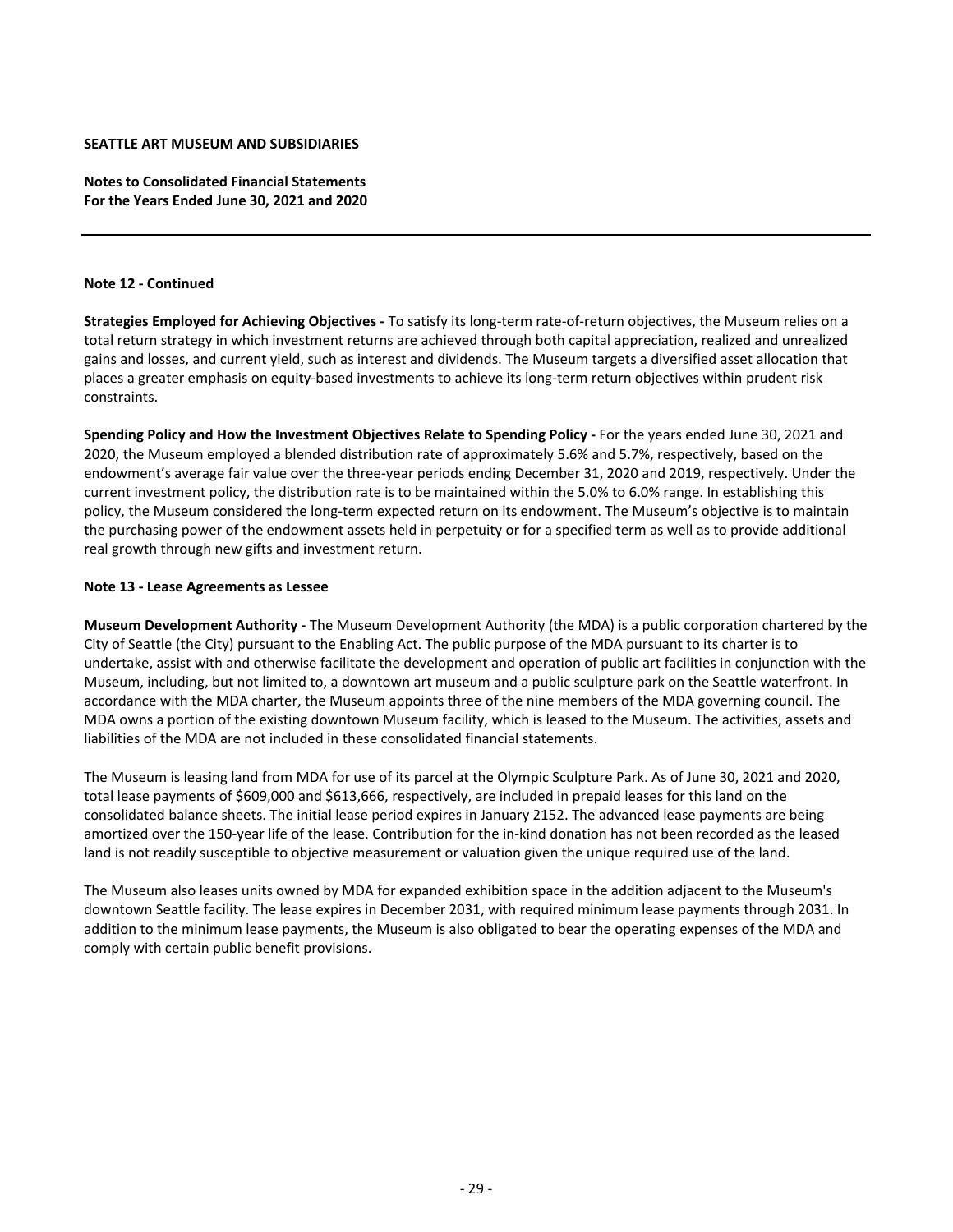**Notes to Consolidated Financial Statements For the Years Ended June 30, 2021 and 2020**

#### **Note 13 ‐ Continued**

Future minimum payments under the terms of the lease approximate the following:

For the Fiscal Year Ending June 30,

|            | 38,415,438      |
|------------|-----------------|
| Thereafter | 18,716,000      |
| 2026       | 3,940,000       |
| 2025       | 3,940,000       |
| 2024       | 3,938,688       |
| 2023       | 3,939,750       |
| 2022       | \$<br>3,941,000 |
|            |                 |

The Museum is obligated to pay additional amounts under certain conditions specified in its lease agreements. Lease expense for the years ended June 30, 2021 and 2020 approximated \$3,973,000 and \$3,968,000, respectively.

**SAAM Building ‐** The Museum leases the Seattle Asian Art Museum (SAAM) building from the City. During the year ended June 30, 2018, the Museum and the City signed a new agreement for the SAAM building in conjunction with the start of the SAAM capital project described in Note 2. The lease commenced in December 2017 and terminates in December 2072. The lease agreement requires no cash rent payments from the Museum to the City. Instead, the lease requires the Museum to undertake the SAAM capital project described in Note 2, maintain and operate the SAAM building as a museum open to the public, and maintain the historic features of the SAAM building. The lease also requires the Museum to provide certain public benefits and to perform property operation activities. To help defray the Museum's costs of operating and maintaining the SAAM building, the City will provide annual operating support payments to the Museum beginning in the year ended June 30, 2020, the year in which the SAAM capital project was completed. The operating support payments start at \$250,000 per year and increase every five years during the term of the lease.

#### **Note 14 ‐ Lease Agreement as Lessor**

The Museum has an agreement with Nordstrom, Inc. (Nordstrom) to lease a portion of a condominium (Nordstrom Lease). Approximately 70% of the leased space is owned by the Museum. The remaining approximately 30% of the leased space is owned by FSP‐RIC, LLC, which the Museum leases solely in order to sublet the space to Nordstrom as part of the Nordstrom Lease. The Nordstrom Lease term is 21 years, ending on May 31, 2031. In addition to base rent, Nordstrom is also responsible for operating expenses, in accordance with the lease agreement. The FSP‐RIC lease obligation is performed by Nordstrom, and the lease has the same commencement and expiration dates as the Nordstrom Lease.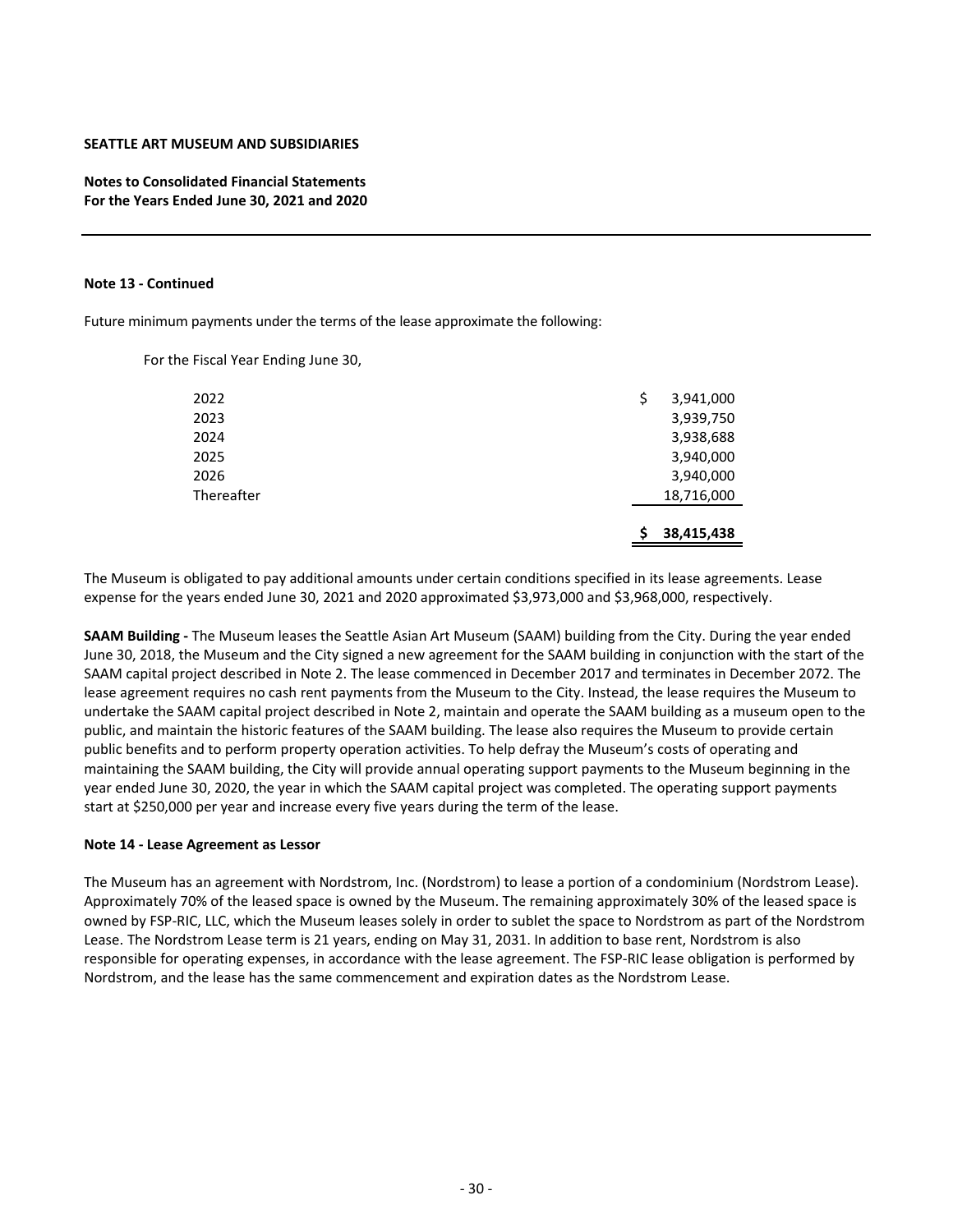**Notes to Consolidated Financial Statements For the Years Ended June 30, 2021 and 2020**

#### **Note 14 ‐ Continued**

During each of the years ended June 30, 2021 and 2020, the Museum received approximately \$5,358,000 in lease payments. The following is a schedule of the approximate minimum future rent receivable:

For the Fiscal Year Ending June 30,

|            | 62,586,581      |
|------------|-----------------|
| Thereafter | 31,975,758      |
| 2026       | 6,503,544       |
| 2025       | 6,503,544       |
| 2024       | 6,503,544       |
| 2023       | 5,801,003       |
| 2022       | \$<br>5,299,188 |
|            |                 |

As a lease incentive, the Museum has assumed two real estate leases (the Existing Leases) on space from which Nordstrom has vacated to occupy the Museum's condominium. The cost of the lease assumption was \$849,756 and is amortized against leasing income over the term of the Museum's lease with Nordstrom. For both of the years ended June 30, 2021 and 2020, amortization of the lease assumption approximated \$62,000.

The Museum also provided a cash allowance for tenant improvements totaling approximately \$7,007,230. Cash allowance for tenant improvements is capitalized and amortized against leasing income over the term of the lease. Of the cash allowance, \$2,507,400 was financed by a note payable from FSP‐RIC, LLC. Principal payments during the years ended June 30, 2021 and 2020 totaled \$123,387 and \$115,069, respectively. Amortization of the cash allowance approximated \$332,000 for the years ended June 30, 2021 and 2020.

## **Note 15 ‐ Concentration of Credit Risk**

Financial instruments that potentially subject the Museum to concentrations of credit risk consist principally of cash and cash equivalents, investments and receivables. Investment managers engaged by the Museum make investment purchases, and the investments are monitored for the Museum by an investment advisor. Though the market value of investments is subject to fluctuations on a year to year basis, management believes the investment policy is prudent for the long-term welfare of the Museum and its beneficiaries. Balances in cash and cash equivalents and investments exceed federally insured limits.

Concentrations of credit risk with respect to pledges receivable are generally diversified due to the large number of individuals composing the Museum's programs and donor base. The Museum performs ongoing credit evaluations and writes off uncollectible amounts as they become known.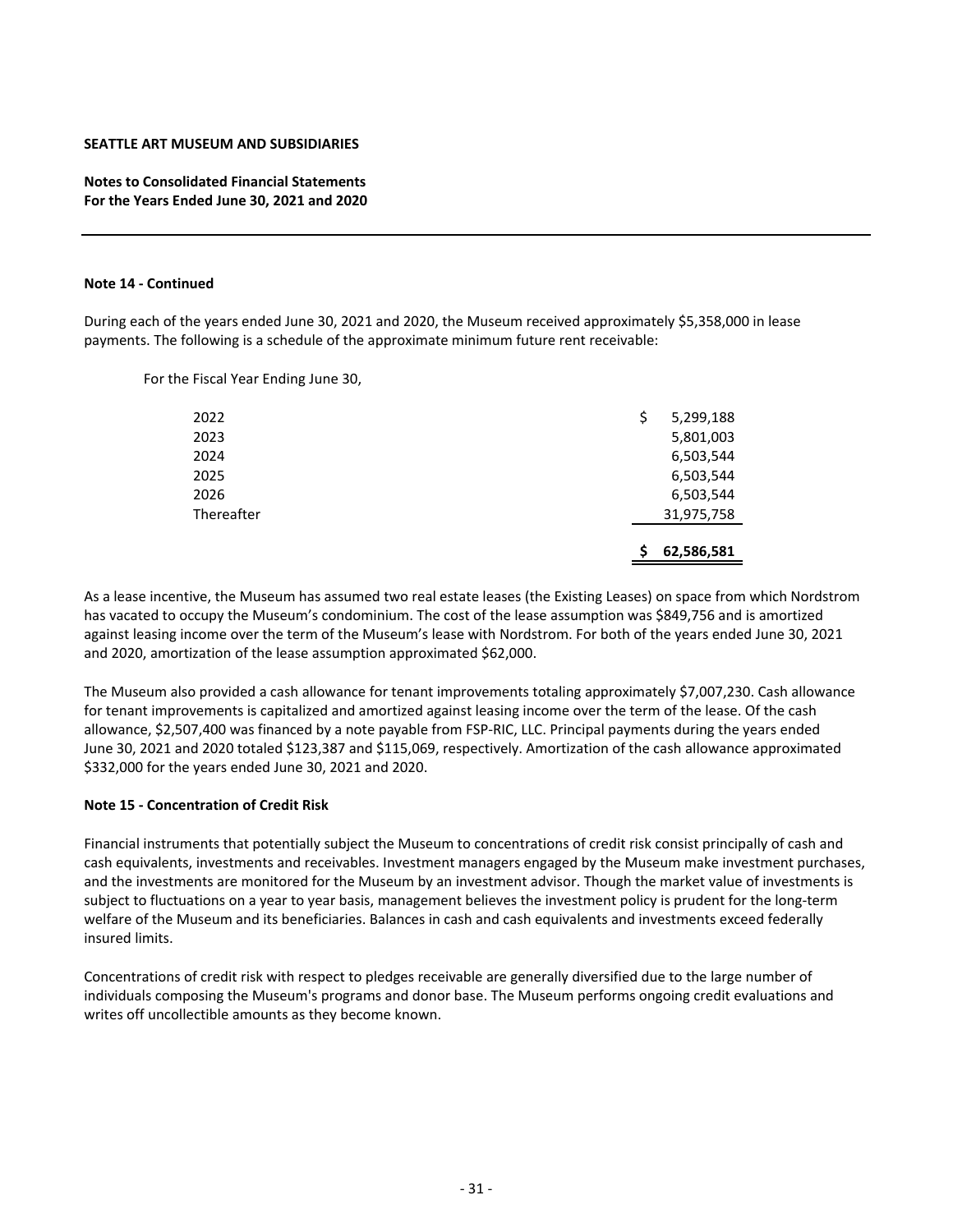# **Notes to Consolidated Financial Statements For the Years Ended June 30, 2021 and 2020**

#### **Note 16 ‐ Related Party Transactions**

The Museum receives contributions from members of the Board of Trustees and through foundations and corporations associated with members of the Board of Trustees. For the years ended June 30, 2021 and 2020, trustee contributions approximated \$4.9 million and \$12.1 million, respectively. Outstanding amounts associated with the trustee pledges receivable approximated \$0.3 million and \$1.4 million as of June 30, 2021 and 2020, respectively.

The Museum leases real property from MDA, a related party, as further described in Note 13.

#### **Note 17 ‐ Liquidity and Availability**

As part of the Museum's liquidity management, it has a policy to structure its financial assets to be available as its general expenditures, liabilities, and other obligations come due. In the event of an unanticipated liquidity need, the Museum also could draw upon \$7 million of an available line of credit (as further discussed in Note 10).

The following reflects the Museum's financial assets as of the consolidated balance sheet date of June 30, 2021 and 2020, reduced by amounts not available for general use within one year of the consolidated balance sheet date because of contractual or donor‐imposed restrictions.

|                                                                                                                                                                                                    | 2021                                                                              | 2020                                                                               |
|----------------------------------------------------------------------------------------------------------------------------------------------------------------------------------------------------|-----------------------------------------------------------------------------------|------------------------------------------------------------------------------------|
| Cash and cash equivalents<br>Pledges receivable<br>Accounts receivable<br>Cash restricted for long-term purposes<br>Investments restricted for long-term purposes<br>Funds held in trust by others | Ś.<br>24,612,516<br>9,116,575<br>77,084<br>1,499,699<br>198,373,139<br>13,576,259 | Ś.<br>19,894,146<br>8,941,565<br>555,483<br>7,197,885<br>146,067,942<br>10,770,845 |
| <b>Total financial assets</b>                                                                                                                                                                      | 247,255,272                                                                       | 193,427,866                                                                        |
| Operating pledges receivable scheduled to be<br>collected in more than one year<br>Contractual or donor-imposed restrictions-                                                                      | (2,722,277)                                                                       | (1,479,716)                                                                        |
| Cash balances of consolidated subsidiaries<br>Endowment funds investments<br>Endowment funds cash<br>Add back endowment amount appropriated for following year<br>Endowment pledges receivable     | (893, 319)<br>(198, 373, 139)<br>(1,499,699)<br>8,558,284<br>(4,742,006)          | (1,058,613)<br>(146,067,942)<br>(7, 197, 885)<br>8,155,182<br>(4,960,089)          |
| SAAM Campaign pledges receivable<br>Funds held in trust by others<br>Add back amount distributed the following year<br><b>Financial Assets Available to Meet Cash Needs for</b>                    | (905, 354)<br>(13, 576, 259)<br>531,177                                           | (2,017,868)<br>(10, 770, 845)<br>531,177                                           |
| <b>General Expenditures Within One Year</b>                                                                                                                                                        | 33,632,680                                                                        | 28,561,267<br>Ş                                                                    |